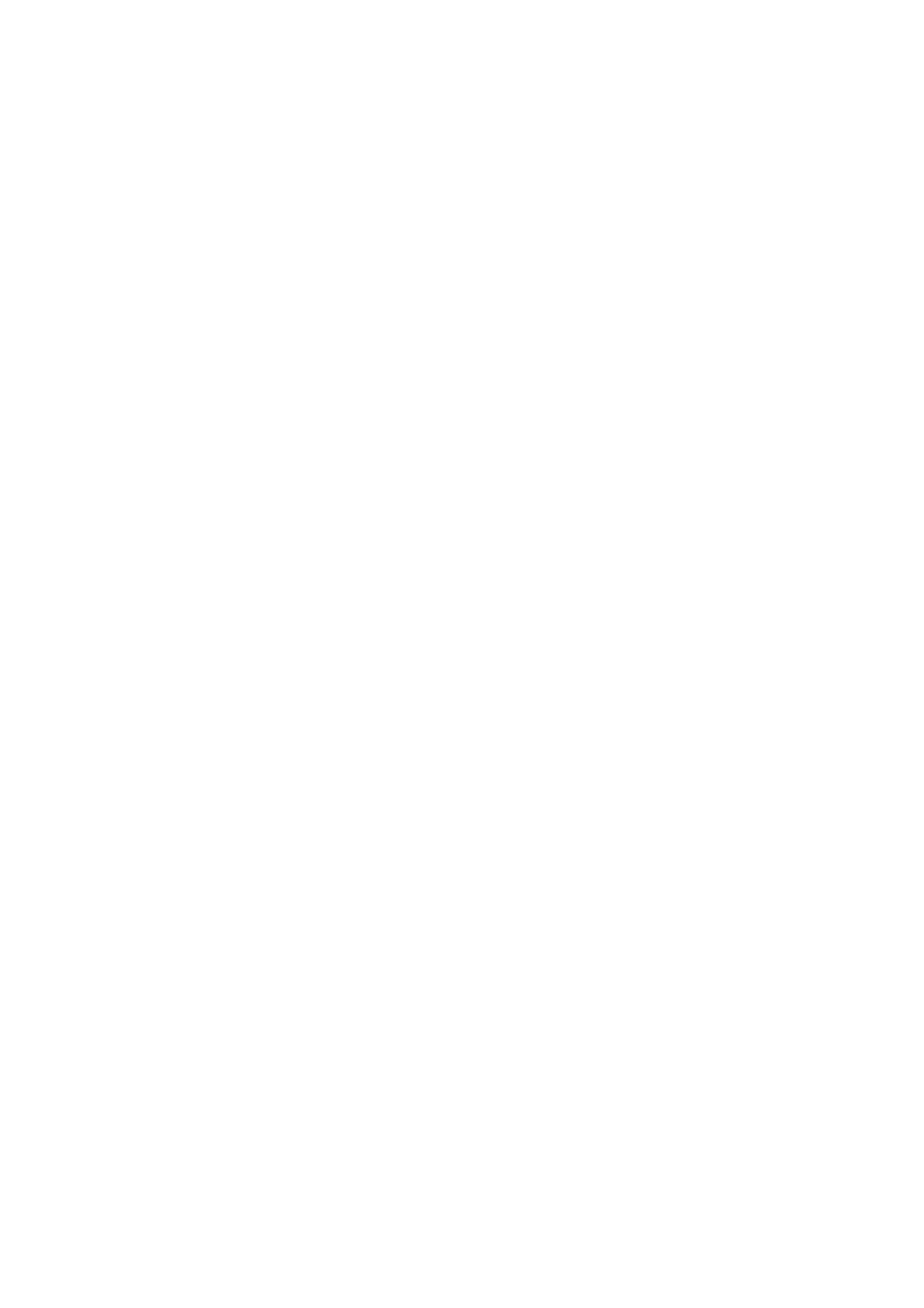Avertissement:

Le présent répertoire a été réalisé par Angéline Danneau, étudiante en archivistique, dans le cadre d'une maîtrise entreprise à l'université d'Angers en 2003-2004. L'auteur n'a pu soutenir sa maîtrise pour raison de santé, toutefois elle a pu effectuer le classement du fonds et en remettre une première version de l'inventaire au CAF le 24 novembre 2004.

Il revenait à la responsable du CAF de corriger celui-ci et de le compléter en rédigeant l'introduction et l'index.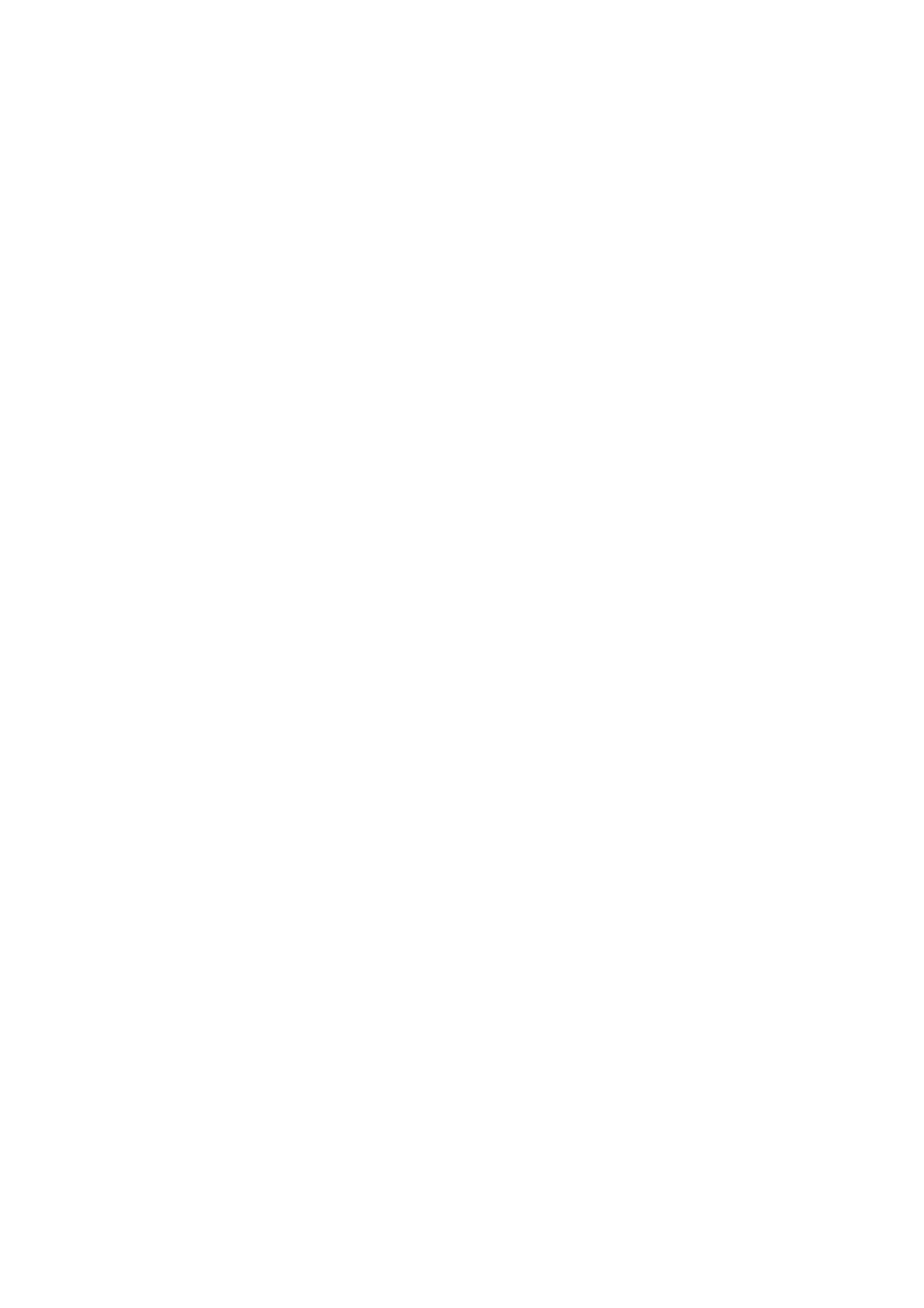## **INTRODUCTION**

Référence : 14 AF Intitulé : Fonds Francoise Gaspard Dates extrêmes : 1936-2002 Importance matérielle : 2,6 ml

### Notice biographique :

Françoise Gaspard, née en 1946 à Dreux, est diplômée de l'Institut d'Études Politiques de Paris, agrégée d'histoire et ancienne élève de l'ENA.

Après avoir milité au PSU, elle est entrée au PS en 1973. Elle a été maire de Dreux de 1977 à 1983<sup>1</sup>, députée d'Eure-et-Loir de 1981 à 1988, députée européenne.

Maîtresse de conférences à l'EHESS depuis 1990, elle mène des recherches portant notamment sur les discriminations liées à l'origine nationale, l'appartenance ethnique, le genre ou l'orientation sexuelle.

Elle a été l'une des principales animatrices du mouvement pour la parité dans les années 1990

Elle est experte du réseau européen « Femmes et prise de décision », ainsi que du Comité de l'ONU chargé du suivi de l'application de la Convention internationale sur l'élimination de toutes les discriminations à l'égard des femmes.

Elle a publié de nombreux ouvrages, articles et rapports dont :

- Madame Le..., Paris, Grasset, 1978.

- Une petite ville en France, Paris, Gallimard, 1990.

- Le foulard et la République (avec Farhad Khosrokhavar). Paris, La Découverte, 1995.

– (Éd). Femmes dans la prise de décision en France et en Europe. Paris, L'Harmattan, 1997.

- Comment les femmes changent la politique (avec Philippe Bataille). Paris, La Découverte, 1999

Modalités d'entrée : Don de F. Gaspard, juin 2003

### Présentation du contenu :

Le fonds Francoise Gaspard est constitué d'archives relatives à son engagement local, comme élue socialiste de Dreux, et à son engagement national en faveur d'une meilleure représentation des femmes dans la vie politique.

Les archives issues des mandats électifs de F. Gaspard (maire de Dreux, députée de la 2<sup>e</sup> circonscription d'Eure-et-Loir et députée européenne) contiennent des documents internes au PS, de matériel de campagne et de coupures de presse. Assez peu de documents ont été rassemblés sur son action municipale et législative proprement dite : ce sont surtout les documents relatifs aux campagnes électorales que F. Gaspard a conservés. Ces archives mettent principalement en évidence sa lutte contre le Front National. Les chercheurs en sciences politiques y trouveront une intéressante documentation sur ce mouvement

 $1$  Réélue de justesse en mars 1983, elle démissionna pour laisser la mairie à son colistier Marcel Piquet. Suite à l'annulation des élections, une liste d'union RPR-FN battit la gauche en septembre 1983.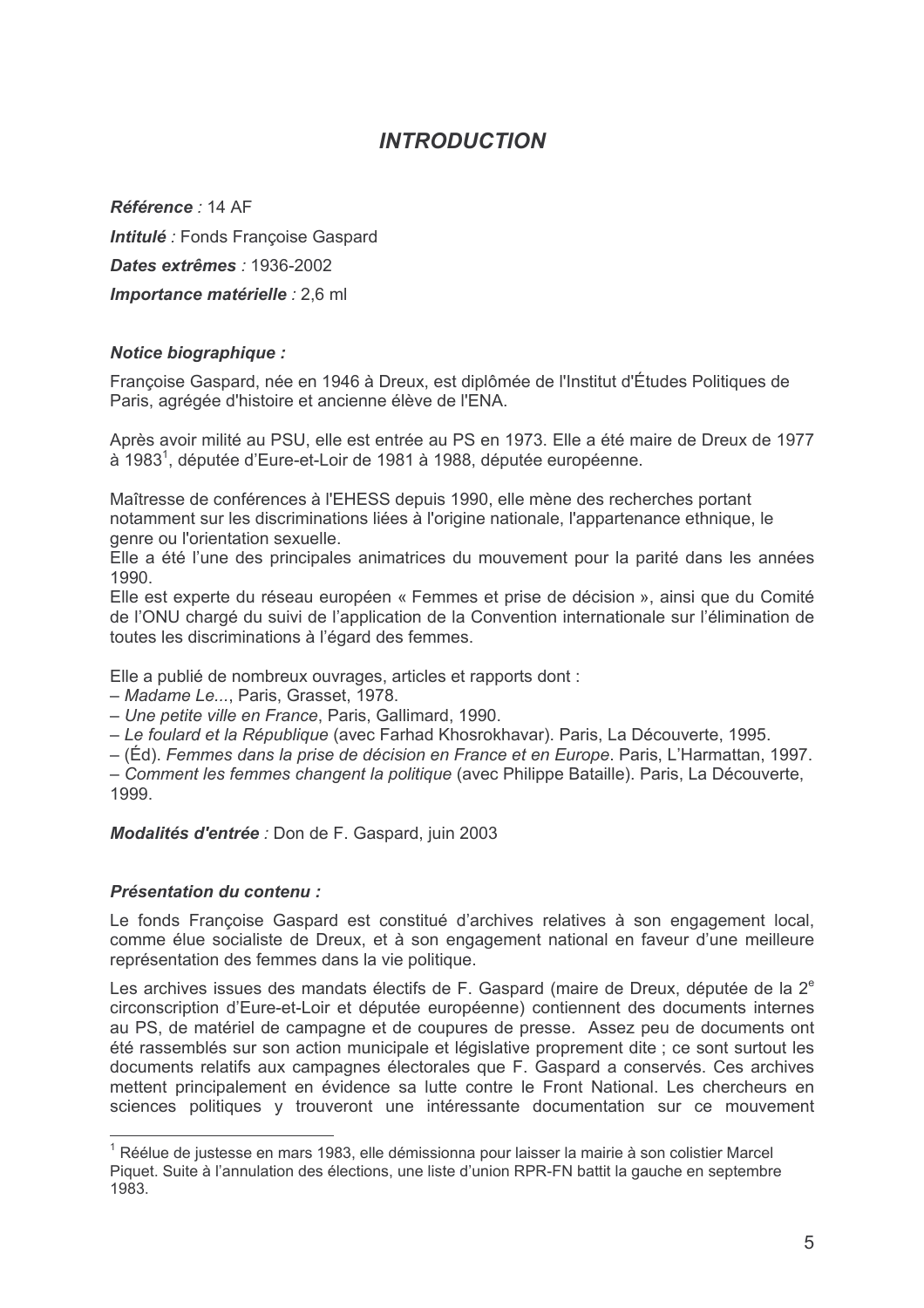politique, son émergence dans les années 1980, son implantation locale, et les conséquences de cette progression sur la vie politique drouaise, désormais conditionnée par la stratégie à adopter contre le FN.

Les engagements féministes de F. Gaspard apparaissent peu dans la 1ère partie consacrée aux mandats électifs en Eure-et-Loir. On les retrouvera surtout dans la 2<sup>e</sup> partie consacrée à l'engagement national.

La rubrique intitulée « rapports avec le PS » présente, classées chronologiquement, des archives assez fragmentaires, témoins des relations de F. Gaspard avec le PS au niveau national, aussi bien que de la documentation diverse. Plusieurs dossiers y sont consacrés aux actions menées par F. Gaspard pour promouvoir les candidatures féminines au sein du **PS** 

On a classé à la suite l'important dossier de la campagne pour la Parité menée par Francoise Gaspard et Claude Servan-Schreiber. Les archives produites, ou rassemblées. par celles-ci permettent d'appréhender les différentes composantes de ce mouvement qui sut fédérer largement, autour d'un projet « féministe politique » des associations féministes et féminines d'origine diverse.

Les archives proprement dites sont complétées par de volumineux dossiers de presse sur les différentes activités de F. Gaspard (affaires locales, écrits sur la parité et l'immigration,  $PS...$ ).

Tri et élimination : Seuls les doubles ont été éliminés. Ont été conservés, par acquit de conscience, de nombreux fax déjà trop pâles pour être re-photocopiés. Encore déchiffrables au moment du classement, il seront malheureusement totalement effacés dans quelques années.

#### Accroissement : Fonds clos.

**Classement** : Les archives constituées par F. Gaspard ont été classées en deux grandes parties :

- Engagement local. On a classé en tête la documentation générale relative aux élections de 1936 aux années 1990, puis les archives produites par F. Gaspard en tant qu'élue ainsi que la documentation utilisée dans ses combats politiques.

- Engagement national. La première sous-partie est consacrée aux relations de F. Gaspard avec le PS au niveau national. Vient ensuite la campagne pour la parité, avec la documentation correspondante. Une troisième partie présente essentiellement les dossiers de presse relatifs à l'action de F. Gaspard comme femme politique, sociologue et militante, ainsi que des éléments biographies et autres documents divers.

En ce qui concerne les coupures de presse, l'auteur du répertoire ayant hésité entre classement thématique et classement typologique, on trouvera les articles, selon les cas, rangés avec les affaires dont ils traitent ou classés dans la série chronologique en fin d'inventaire.

Conditions d'accès : Libre sauf 1 article qui a fait l'objet d'un délai de communication.

Sources complémentaires : L'OURS, Fonds Michel Pachkoff 20 APO 2. - CAF, fonds Huguette Delavault, Participation de l'AFFDU au réseau Demain la parité, 13 AF 72-85.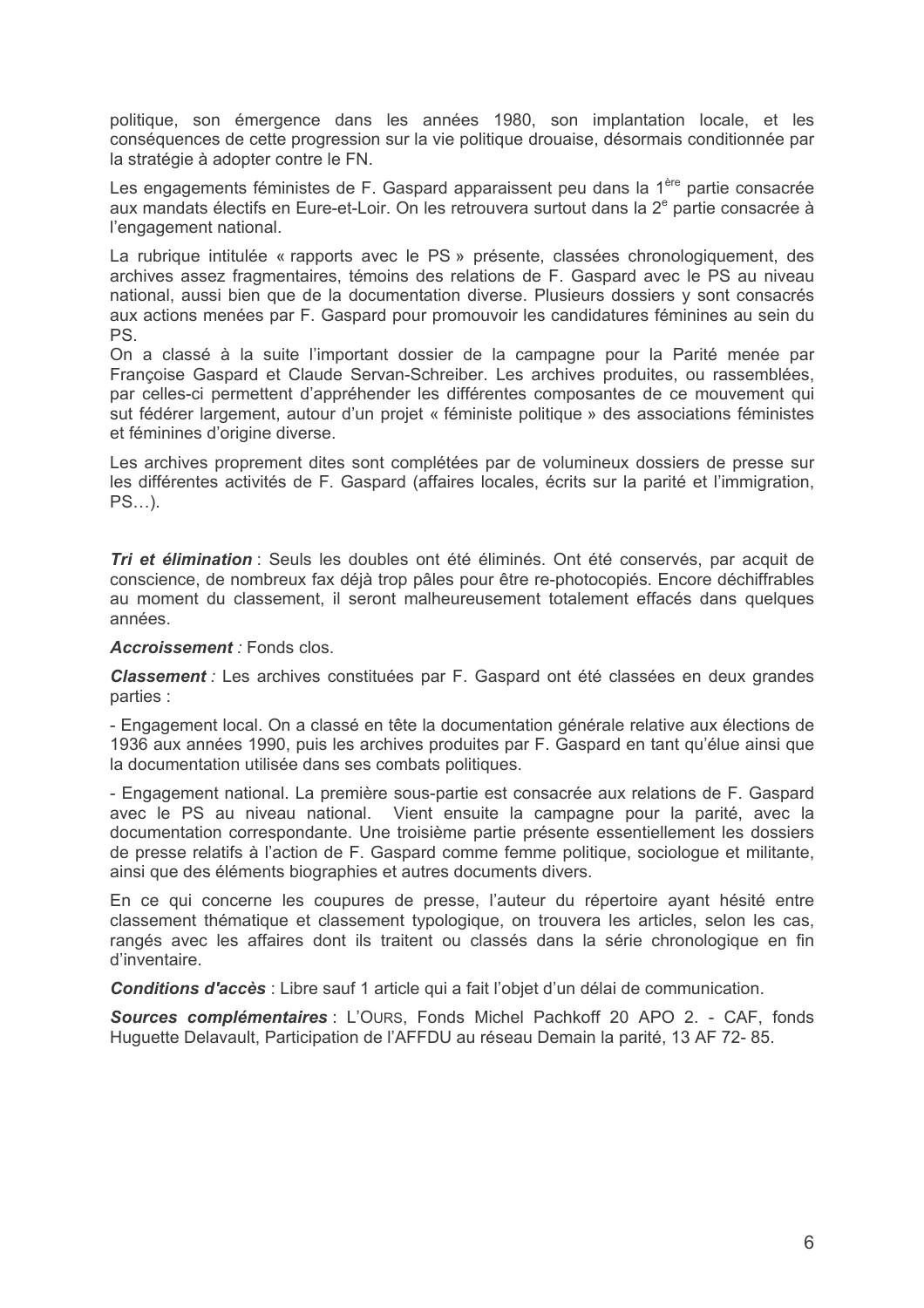## **RÉPERTOIRE NUMÉRIQUE**

### **I. Engagement local**

### 1) Élections

a) Résultats, calendrier et cartes des circonscriptions.

**14 AF 1** Elections. – Calendrier des élections ; liste des circonscriptions et des arrondissements d'Eure-et-Loir

#### 1936-1986

14 AF 2 Elections. – Registre de résultat en Eure-et-Loir et notamment à Dreux : Présidentielles (1965, 1969, 1974, 1981) Législatives (1967, 1968, 1973, 1978, 1981, 1986) Cantonales (1967, 1973, 1976, 1979, 1982, 1985) Européennes (1979, 1984) Municipales (1971, 1977, 1983)

#### 1965-1986

14 AF 3 Elections. - Résultats des élections législatives en Eure-et-Loir (avril 1936, octobre 1945, juin 1946, novembre 1946, juin 1951, février 1952 (partielles), décembre 1958, novembre 1962, mars 1967, juin 1968, mars 1973, mars 1978, juin 1981, mars 1986, juin 1988, novembre 1989).

#### 1936-1989

14 AF 4 Elections. – Résultats des référendums en Eure-et-Loir (21 octobre 1945, 5 mai 1946, 13 octobre 1946, 28 septembre 1958, 8 janvier 1961, 8 avril 1962, 28 octobre 1962, 28 avril 1969, avril 1972, 7 novembre 1989).

#### 1945-1989

- 14 AF 5 Elections. - Résultats en Eure-et-Loir :
	- au Conseil de la République (8 décembre 1946, 7 novembre 1948, 19 juin 1955, 4 mars 1956)
	- $\omega_{\rm{eff}}$ sénatoriales (26 avril 1959, 23 septembre 1962, 7 septembre 1980).
- 1946-1980
- 14 AF 6 Elections. – Résultats des élections municipales en Eure-et-Loir (19 octobre 1947, 27 avril 1953, 8 et 15 mars 1959, mars 1965, 14 mars 1971, 1975 (partielles à Chartres), mars 1977, 6 et 13 mars 1983, 4 et 11 septembre 1983 (partielles à Dreux), 13 et 20 mars 1989 (Dreux).

1947-1989

**14 AF 7** Elections. - Résultats des élections présidentielles en Eure-et-Loir (décembre 1958, décembre 1965, juin 1969, mai 1974, mai 1981, mai 1988).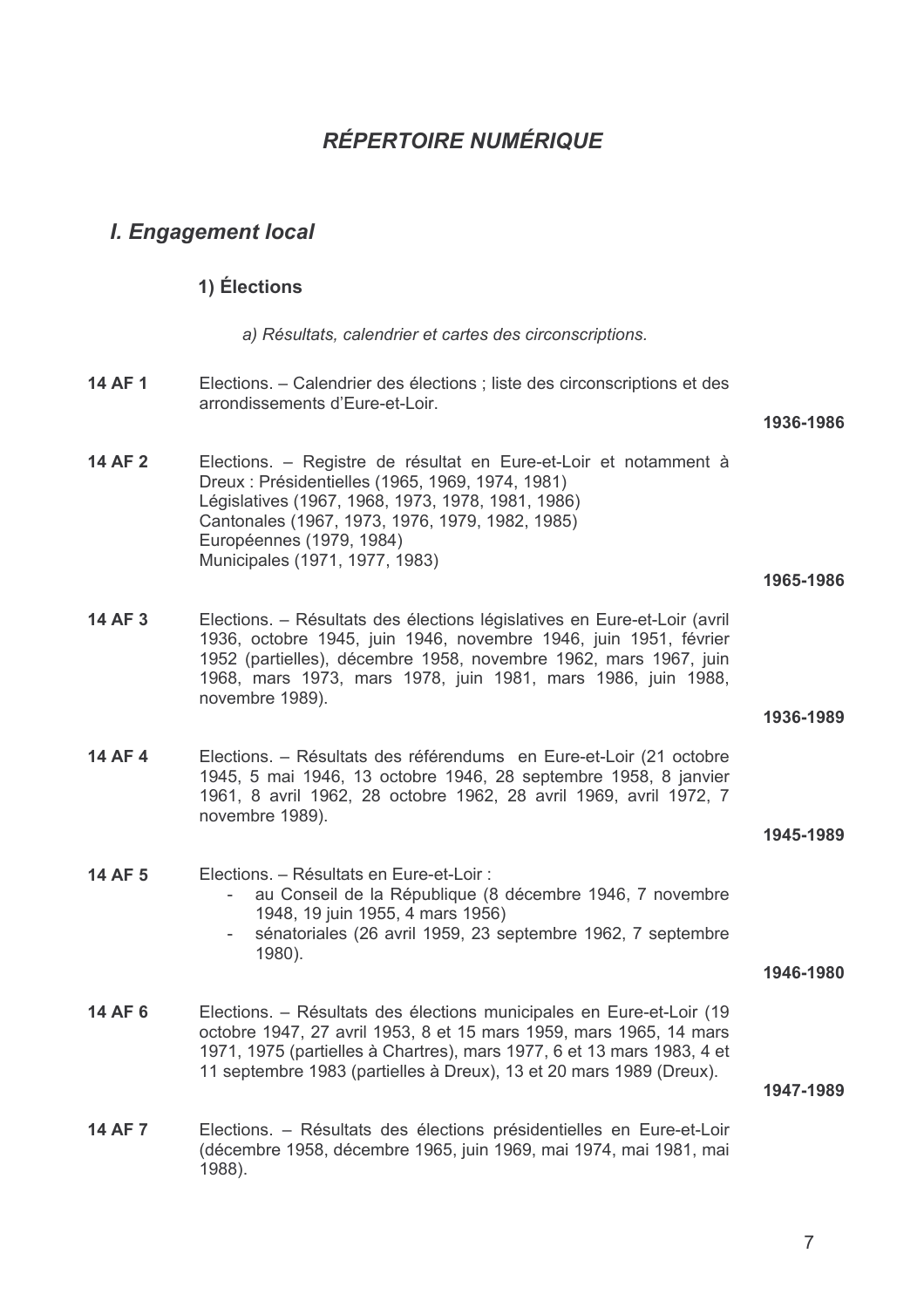| 14 AF 8     | Elections. – Résultats des élections européennes en Eure-et-Loir (10<br>juin 1979, juin 1984, 20 juin 1989).                                                                                                                                                                                                          | 1958-1988 |
|-------------|-----------------------------------------------------------------------------------------------------------------------------------------------------------------------------------------------------------------------------------------------------------------------------------------------------------------------|-----------|
|             |                                                                                                                                                                                                                                                                                                                       | 1979-1989 |
| 14 AF 9     | Election. - Résultats des élections cantonales en Eure-et-Loir (mars<br>1982, septembre/octobre 1988).                                                                                                                                                                                                                | 1982-1988 |
| 14 AF 10    | Election. - Résultats des élections régionales en Eure-et-Loir (16<br>mars 1986).                                                                                                                                                                                                                                     | 1986      |
|             |                                                                                                                                                                                                                                                                                                                       |           |
|             | b) Elections à Dreux et dans la Il <sup>ème</sup> circonscription d'Eure-et-Loir                                                                                                                                                                                                                                      |           |
| 14 AF 11    | Elections municipales (1977). - Campagne socialiste, affiches pour<br>Françoise Gaspard, profession de foi.                                                                                                                                                                                                           | 1977      |
|             |                                                                                                                                                                                                                                                                                                                       |           |
| 14 AF 12    | Elections présidentielles (1981). – Campagne socialiste pour François<br>Mitterrand : tracts, conférence dont réunion publique de Pierre<br>Mauroy, journal de la fédération d'Eure-et-Loir ; tract anonyme de<br>l'opposition.                                                                                       |           |
|             |                                                                                                                                                                                                                                                                                                                       | 1981      |
| 14 AF 13-17 | Elections législatives (1981). – Campagne drouaise :<br>13 Campagne de Françoise Gaspard : lettre annonçant sa<br>désignation, matériel de propagande, calendrier et<br>programme de campagne, inscription administrative, budget,<br>correspondance, articles de presse ; statistiques sur les<br>articles de presse |           |
|             | Campagne de la droite : Martial Taugourdeau (RPR) et<br>14<br>Yves Cauchon (UDF).                                                                                                                                                                                                                                     |           |
|             | Professions de foi.<br>15                                                                                                                                                                                                                                                                                             |           |
|             | Résultats.<br>16                                                                                                                                                                                                                                                                                                      | 1981      |
| 14 AF 17-18 | Elections cantonales (1982). - Campagne drouaise :<br>Campagne de Jean-Pierre Stirbois (FN) : tracts, articles de<br>17 <sup>17</sup><br>presse.                                                                                                                                                                      |           |
|             | 18 Professions de foi de Michel Lethuillier (RPR) et d'Alain Fillon<br>$(PS)$ .                                                                                                                                                                                                                                       |           |
|             |                                                                                                                                                                                                                                                                                                                       | 1982      |
| 14 AF 19    | Elections prud'homales. - Profession de foi de la liste d'action 28 pour<br>la défense des droits des employeurs.                                                                                                                                                                                                     |           |
|             |                                                                                                                                                                                                                                                                                                                       | 1982      |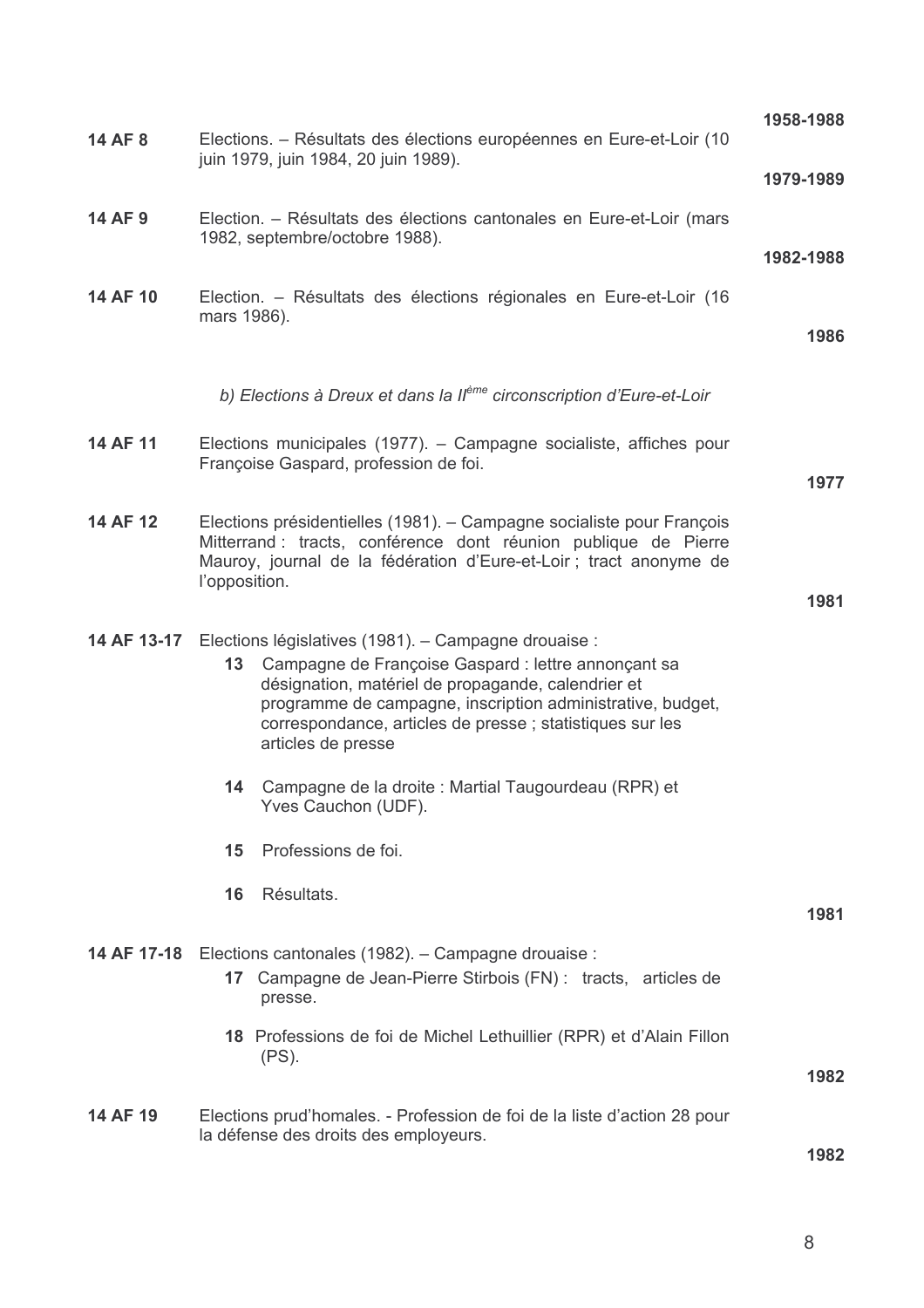14 AF 20-23 Élections municipales de mars 1983 :

- 20 Campagne de Françoise Gaspard, tracts et matériel de campagne, emploi du temps, compte-rendu de mandat de Maurice Ravanne, sondage SOFRES sur le mandat de Françoise Gaspard.
- 21 Campagne du Front National, tracts, prospectus, matériel de campagne, numéros de RLP Hebdo.
- 22 Campagne des autres listes, tracts.
- 23 Démission de F. Gaspard après sa réélection : communiqué (18 mars); correspondance: lettres de soutien et de félicitations ; lettres de critiques et d'injures.

1982-1983

- 14 AF 24-26 Procès et faits divers ayant un rapport avec les élections municipales :
	- 24 Dégonflement d'un pneu par un sympathisant FN (juin 1981)
	- 25 Affaire Darcq (mars 1983)
	- 26 Procès en diffamation Gaspard/Stirbois (février 1983), tracts.

1981-1983

14 AF 27 Recours en annulation des élections de mars 1983 déposé par René-Jean Fontanille (RPR) (mars 1983) : pièces de l'instruction du procès, jugement, correspondance, dossier de presse.

1983

- 14 AF 28-33 Elections municipales partielles des 4 et 11 septembre 1983 :
	- 28 Campagne de Marcel Piquet (PS). Organisation, constitution de la liste, tracts de M. Piquet et de son comité de soutien, conférences de presse, soutiens locaux et nationaux, « rassemblement pour la démocratie » (9 septembre), argumentaire contre la liste Hieaux, comptes de campagne.
	- 29 Correspondance reçue par Marcel Piquet et Françoise Gaspard : lettre anonymes, lettres signées, télégrammes de soutien
	- 30 Campagnes de Jean Hieaux (RPR) et de Jean-Pierre Stirbois (FN). Premier tour, listes séparées ; deuxième tour, liste d'union.
	- 31 Tracts anonymes contre l'alliance RPR/FN ; tracts et photos contre J.-P. Stirbois ; tracts contre Marcel Piquet.
	- 32 Scrutin de septembre 1983, organisation et résultats : arrêté préfectoral, formulaires, relevés de résultats.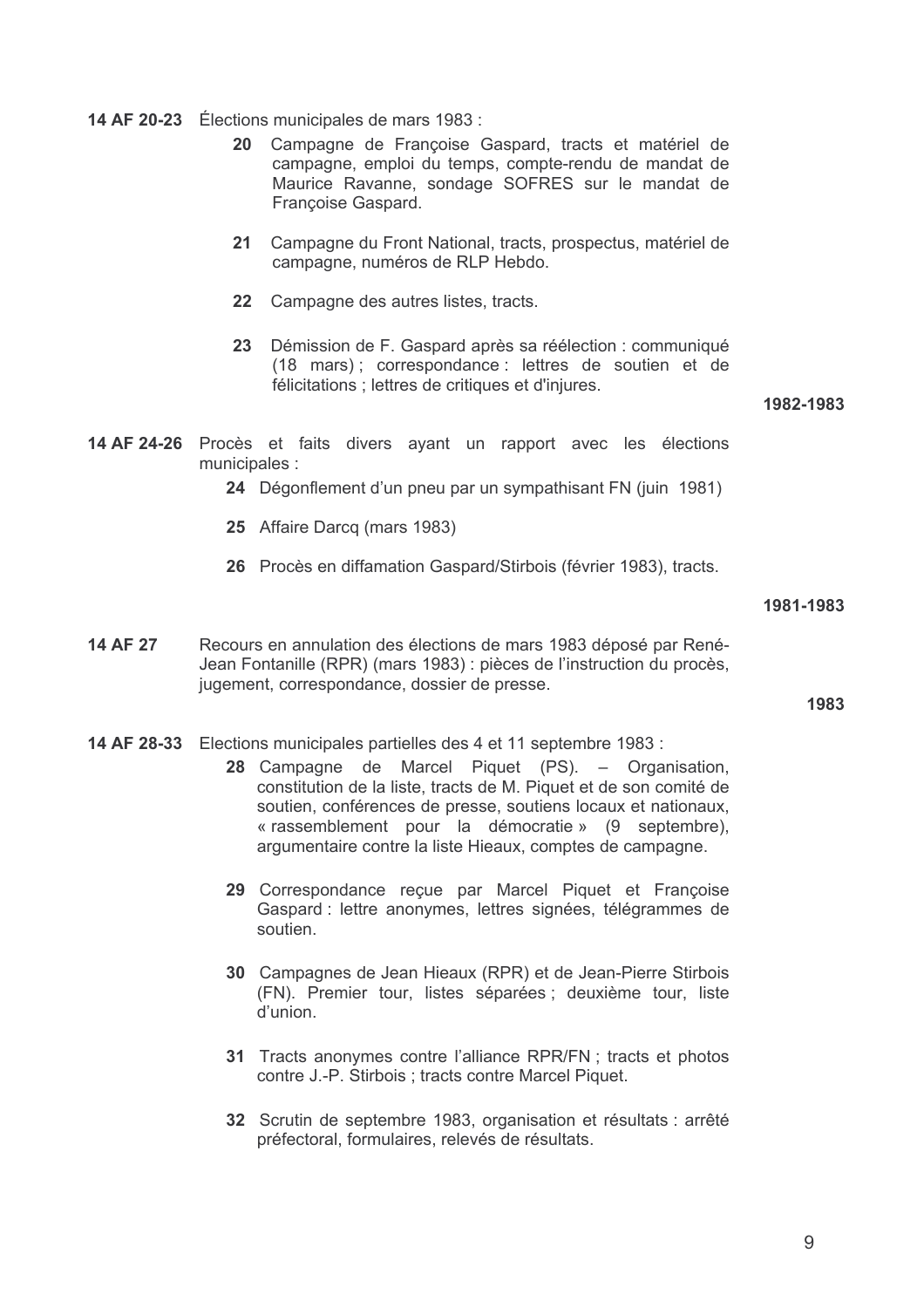|          | 33 Recours de F. Gaspard contre J.-P. Stirbois : tract.                                                                                                                                                                                                                                                                                                                                                                                                           | 1983      |
|----------|-------------------------------------------------------------------------------------------------------------------------------------------------------------------------------------------------------------------------------------------------------------------------------------------------------------------------------------------------------------------------------------------------------------------------------------------------------------------|-----------|
| 14 AF 34 | Elections municipales de mars et de septembre 1983. – Articles de<br>presse.                                                                                                                                                                                                                                                                                                                                                                                      |           |
|          |                                                                                                                                                                                                                                                                                                                                                                                                                                                                   | 1982-1984 |
| 14 AF 35 | Elections européennes (17 juin 1984). – Résultats : numéro spécial<br>du Parisien.                                                                                                                                                                                                                                                                                                                                                                                | 1984      |
| 14 AF 36 | Elections cantonales (10 et 17 mars 1985). – Matériel de campagne<br>diffusé aux candidats du PS : dossiers, fiches techniques,<br>argumentaire; tracts de candidats (Jocelyne Petit, PS et J.-P.<br>Larsonneur, PR); lettres de soutien de Françoise Gaspard aux<br>candidats socialistes ; organisation du scrutin ; résultats du premier<br>tour : rapport de Françoise Gaspard sur la 2 <sup>e</sup> circonscription, n° du 11<br>mars de l'Echo républicain. |           |
|          |                                                                                                                                                                                                                                                                                                                                                                                                                                                                   | 1985      |
| 14 AF 37 | Elections législatives et régionales (16 mars 1986). – Campagne<br>électorale commune de Françoise Gaspard (liste de Georges<br>Lemoine) dans l'arrondissement de Dreux : agenda, argumentaire,<br>discours ; tracts et matériel de campagne du PS ; tracts injurieux<br>adressés à F. Gaspard ; tracts et matériel de campagne de la droite.                                                                                                                     |           |
|          |                                                                                                                                                                                                                                                                                                                                                                                                                                                                   | 1986      |
| 14 AF 38 | Elections législatives seules : sondages, profession de foi RPR,<br>résultats.                                                                                                                                                                                                                                                                                                                                                                                    |           |
|          | Elections régionales seules : professions de foi.                                                                                                                                                                                                                                                                                                                                                                                                                 | 1985-1986 |
| 14 AF 39 | Elections législatives et régionales (16 mars 1986). – Articles de<br>presse.                                                                                                                                                                                                                                                                                                                                                                                     | 1986      |
|          |                                                                                                                                                                                                                                                                                                                                                                                                                                                                   |           |
| 14 AF 40 | Elections législatives (5 et 12 juin 1986) <sup>2</sup> : tract de F. Gaspard.                                                                                                                                                                                                                                                                                                                                                                                    |           |
|          | Elections cantonales partielles (1987). - Canton d'Anet : résultats.                                                                                                                                                                                                                                                                                                                                                                                              | 1986-1987 |
| 14 AF 41 | Elections présidentielles (8 mai 1988). - Campagne de François<br>Mitterrand: tracts.                                                                                                                                                                                                                                                                                                                                                                             | 1988      |
|          |                                                                                                                                                                                                                                                                                                                                                                                                                                                                   |           |
| 14 AF 42 | Elections législatives (5 et 12 juin 1988). - Campagne du PS (F.<br>Gaspard, Bertrand Gallet), tracts, profession de foi ; campagne de M.<br>Taugourdeau; professions de foi; correspondance, articles de<br>presse.                                                                                                                                                                                                                                              | 1988      |
|          |                                                                                                                                                                                                                                                                                                                                                                                                                                                                   |           |
| 14 AF 43 | Elections législatives partielles (26 novembre et 3 décembre 1989). -<br>Campagne du PS, conflits internes de la section de Dreux : Comité                                                                                                                                                                                                                                                                                                                        |           |

<sup>2&</sup>lt;br>Nouvelles élections législatives suite à la dissolution de l'Assemblée par F. Mitterrand.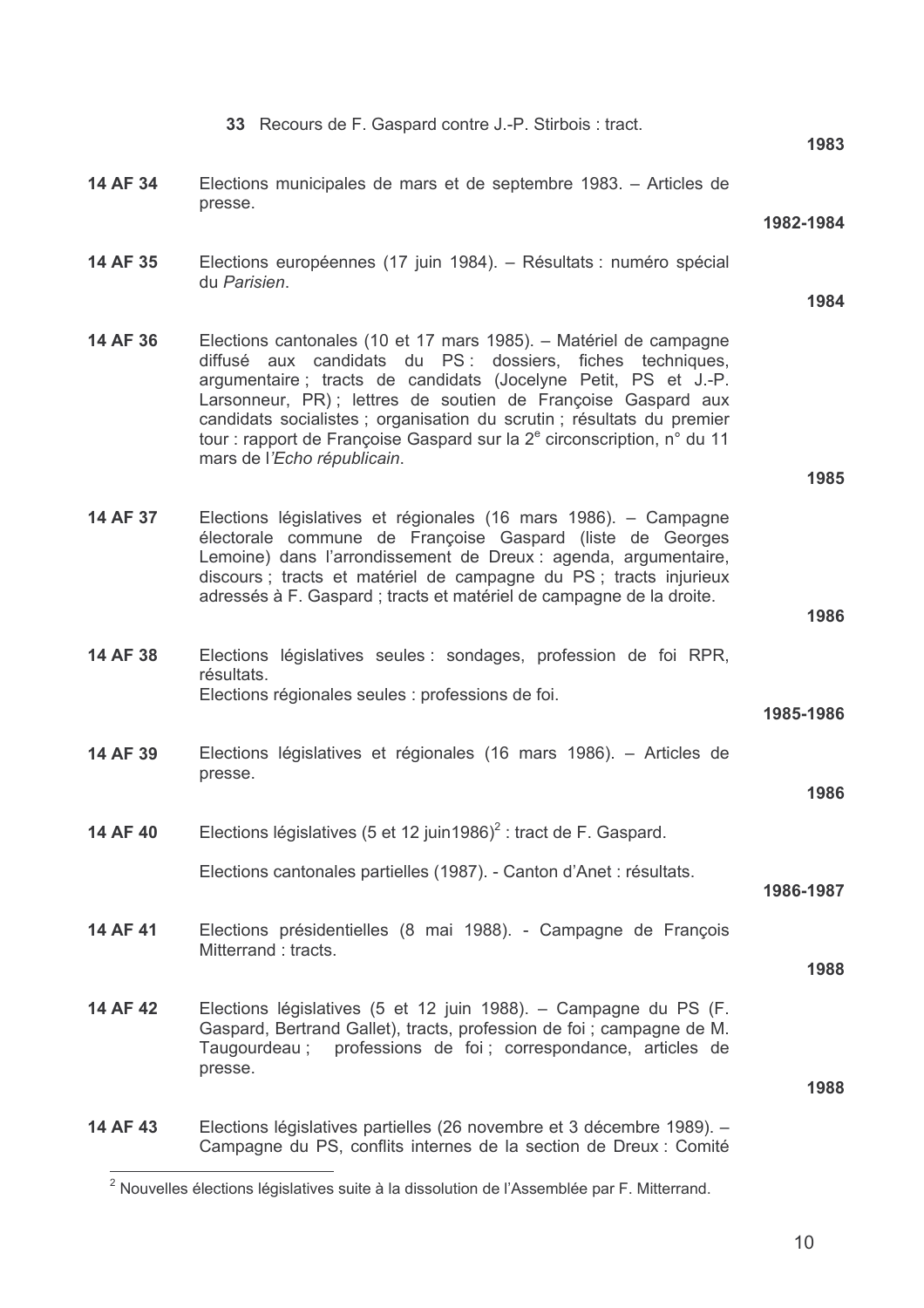|                | directeur du PS, correspondance de Françoise Gaspard; second<br>tour : professions de foi et lettre de soutien de F. Gaspard à Michel<br>Lethuillier (RPR); articles de presse.                                                                                                                                                                                                                                                                                                                                                 |      |
|----------------|---------------------------------------------------------------------------------------------------------------------------------------------------------------------------------------------------------------------------------------------------------------------------------------------------------------------------------------------------------------------------------------------------------------------------------------------------------------------------------------------------------------------------------|------|
|                |                                                                                                                                                                                                                                                                                                                                                                                                                                                                                                                                 | 1989 |
| 14 AF 44       | Elections municipales (12 et 19 mars 1989). - Campagne : lettre<br>ouverte de Françoise Gaspard; liste de gauche dissidente<br>« Autrement » ; articles de presse.                                                                                                                                                                                                                                                                                                                                                              |      |
|                |                                                                                                                                                                                                                                                                                                                                                                                                                                                                                                                                 | 1989 |
| 14 AF 45       | Elections régionales et cantonales (22 mars 1992). – Professions de<br>foi (élections régionales seulement), articles de presse.                                                                                                                                                                                                                                                                                                                                                                                                | 1992 |
| 14 AF 46       | Référendum sur le traité de Maastricht (20 septembre 1992). –                                                                                                                                                                                                                                                                                                                                                                                                                                                                   |      |
|                | Résultats : presse.                                                                                                                                                                                                                                                                                                                                                                                                                                                                                                             |      |
|                |                                                                                                                                                                                                                                                                                                                                                                                                                                                                                                                                 | 1992 |
| 14 AF 47       | Elections sénatoriales (27 septembre 1992). - Résultats : presse.                                                                                                                                                                                                                                                                                                                                                                                                                                                               | 1992 |
| 14 AF 48       | Elections cantonales (20 et 27 mars 1994). – Articles de presse.                                                                                                                                                                                                                                                                                                                                                                                                                                                                |      |
|                |                                                                                                                                                                                                                                                                                                                                                                                                                                                                                                                                 | 1994 |
| <b>14 AF49</b> | Elections présidentielles (7 mai 1995). – Articles de presse.                                                                                                                                                                                                                                                                                                                                                                                                                                                                   | 1995 |
|                |                                                                                                                                                                                                                                                                                                                                                                                                                                                                                                                                 |      |
| 14 AF 50       | Elections municipales (11 et 18 juin 1995). - Professions de foi,<br>tracts, articles de presse.                                                                                                                                                                                                                                                                                                                                                                                                                                |      |
|                |                                                                                                                                                                                                                                                                                                                                                                                                                                                                                                                                 | 1995 |
| 14 AF 51       | Elections municipales partielles (17 et 24 novembre 1995) <sup>3</sup> . -<br>Professions de foi, articles de presse sur la municipalité Hamel et sur<br>les élections.                                                                                                                                                                                                                                                                                                                                                         |      |
|                |                                                                                                                                                                                                                                                                                                                                                                                                                                                                                                                                 | 1996 |
| 14 AF 52       | Elections législatives (25 mai et $1er$ juin 1997). – Préparation de la<br>campagne : rappel des résultats des élections législatives à Dreux<br>(1978, 1981, 1986, 1988) et municipales de 1996; article de<br>Françoise Gaspard « L'évolution du Front National à Dreux et dans<br>les environs (1978-1989) » in Revue politique et parlementaire<br>(janvier février 1990). - Candidature PS aux législatives de 1997 :<br>candidature de F. Gaspard (suppléant Redouan M'Faddel) contre<br>Birgitta Hessel: correspondance. |      |
|                |                                                                                                                                                                                                                                                                                                                                                                                                                                                                                                                                 | 1997 |
| 14 AF 53       | Elections législatives. - Résultats nationaux et locaux : articles de<br>presse.                                                                                                                                                                                                                                                                                                                                                                                                                                                |      |
|                |                                                                                                                                                                                                                                                                                                                                                                                                                                                                                                                                 | 1997 |
| 14 AF 54       | Elections régionales et cantonales (15 et 22 mars 1998). – Profession                                                                                                                                                                                                                                                                                                                                                                                                                                                           |      |
|                | de foi de Maurice Dousset (régionales) ; articles de presse.                                                                                                                                                                                                                                                                                                                                                                                                                                                                    | 1998 |

 $\frac{1}{3}$  Suite à l'invalidation de Gérard Hamel, maire RPR.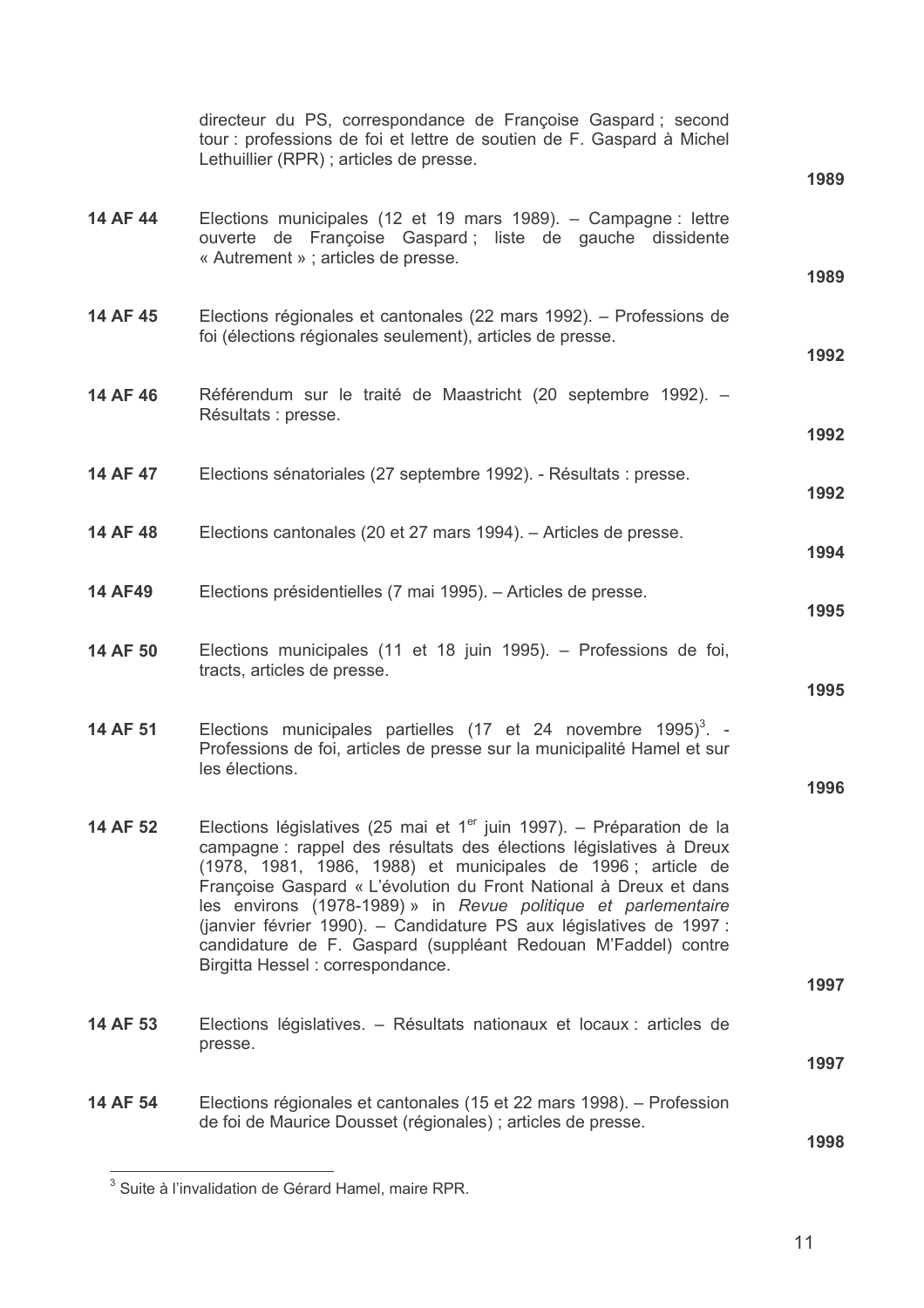| 14 AF 55 | Elections sénatoriales (27 septembre 1998). – Résultats: articles de<br>presse.                                                                                                                                                  | 1998      |
|----------|----------------------------------------------------------------------------------------------------------------------------------------------------------------------------------------------------------------------------------|-----------|
| 14 AF 56 | Elections municipales et cantonales (12 et 19 mars 2001). – Résultats<br>des municipales à Dreux et articles de presse.                                                                                                          | 2001      |
|          | 2) Françoise Gaspard et la politique locale                                                                                                                                                                                      |           |
|          | a) Dreux et l'Eure-et-Loir.                                                                                                                                                                                                      |           |
| 14 AF 57 | Dreux, sujets divers. – Articles de presse tirés principalement des<br>journaux locaux.                                                                                                                                          | 1980-1991 |
| 14 AF 58 | Sondages SOFRES sur la situation politique à Dreux, pour les<br>élections municipales de 1983 et 1989.                                                                                                                           | 1982-1988 |
| 14 AF 59 | Dreux, gestion municipale (J. Hieaux). - Gestion du parc de<br>stationnement Métézeau : requête en annulation d'une décision<br>municipale.                                                                                      | 1991      |
| 14 AF 60 | Dreux, fait divers. – Vol de dossiers fiscaux de 5 personnalités<br>politiques dont F. Gaspard : article de presse.                                                                                                              | s.d       |
| 14 AF 61 | Etude de marché « La presse locale dans la région de Dreux » : note<br>dactylographiée.                                                                                                                                          | 1978-1979 |
| 14 AF 62 | Projet de nouveau journal "la Feuille de Dreux" : maquette.                                                                                                                                                                      | s.d       |
| 14 AF 63 | Dreux, tourisme : brochure.                                                                                                                                                                                                      | s.d       |
|          | b) Dreux et Françoise Gaspard                                                                                                                                                                                                    |           |
| 14 AF 64 | Dreux, mandat municipal de Françoise Gaspard. Inauguration des<br>journées micro-informatiques (3 et 9 décembre 1982) ; articles ou<br>entretiens : coupures de presse. - Mandat municipal de Marcel<br>Piquet : pièces isolées. | 1979-1982 |
| 14 AF 65 | Dreux, mandat municipal de Françoise Gaspard. - Correspondance                                                                                                                                                                   |           |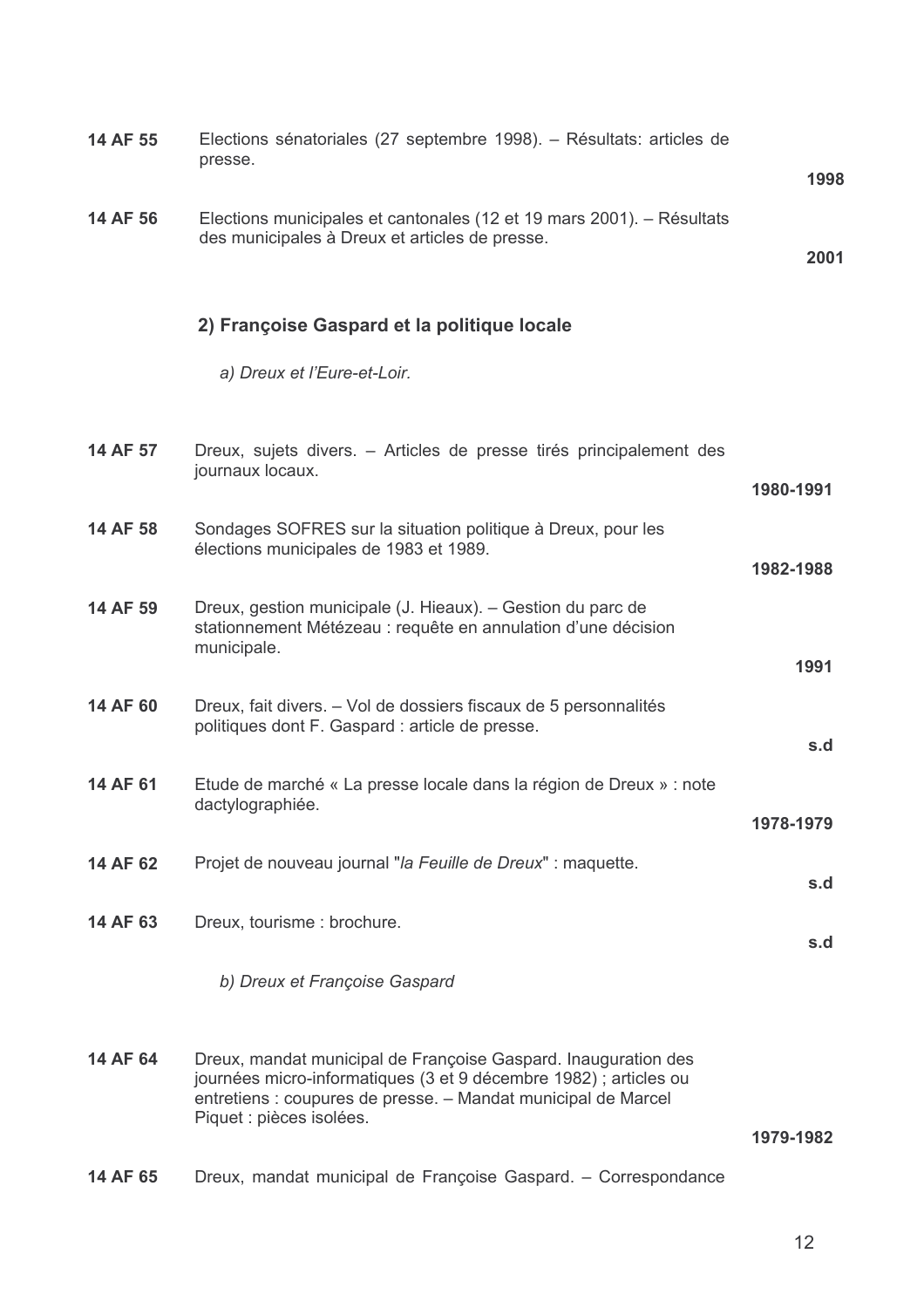|                       | avec la presse locale ; correspondance reçue : lettres de particuliers.                                                                                                      | 1977-1979  |
|-----------------------|------------------------------------------------------------------------------------------------------------------------------------------------------------------------------|------------|
| 14 AF 66              | Dreux, mandat municipal de Françoise Gaspard. - Discours.                                                                                                                    | 1982-1983  |
| 14 AF 67              | Constitution de la liste d'opposition à F. Gaspard en vue des<br>municipales de 1983 : lettres ouvertes de G. Goujard et J. Cauchon.                                         | 1982       |
|                       | 14 AF 68-70 Procès en diffamation de F. Gaspard contre J. Hieaux, maire de<br>Dreux.<br>68 Procédure, correspondance de F. Gaspard avec ses avocats,<br>presse.              |            |
|                       | 69 Pièces justificatives réunies par F. Gaspard : décisions du<br>Conseil municipal pendant son mandat, textes rédigés pour sa<br>défense, dossier monté contre Jean Hieaux. |            |
|                       | Pièces justificatives.<br>70                                                                                                                                                 | 1984-1985  |
| 14 AF 71              | Attaques de F. Gaspard contre la gestion de J. Hieaux : communiqué,<br>articles de presse.                                                                                   | 1994       |
| 14 AF 72              | Dreux, actualité de 1994 : articles de presse.                                                                                                                               | 1994       |
| 14 AF 73              | Trois rapports de Françoise Gaspard sur la vie politique à Dreux de<br>1979 à 1989. Voir aussi 14 AF 84.                                                                     | v. 1989    |
|                       | c) Le Front National et Dreux.                                                                                                                                               |            |
| 14 AF 74              | Articles sur le passé de Jean Pierre Stirbois                                                                                                                                | 1970-1983  |
| 14 AF 75 <sup>4</sup> | 4 fiches de renseignements sur des personnalités du RPR et du FN<br>(1982).                                                                                                  | 1982       |
| 14 AF 76              | Publications du Front National d'Eure-et-Loir : 4 numéros de A<br>l'écoute de l'Eure-et-Loir (1984-1986) ; 1 numéro du National d'Eure-<br>et-Loir (1997).                   | 1984-1997  |
| 14 AF 77              | Autres documents du Front National : photocopies de RLP hebdo<br>(1982), tracts, pétition.                                                                                   | 1982, s.d. |

Article communicable en 2012.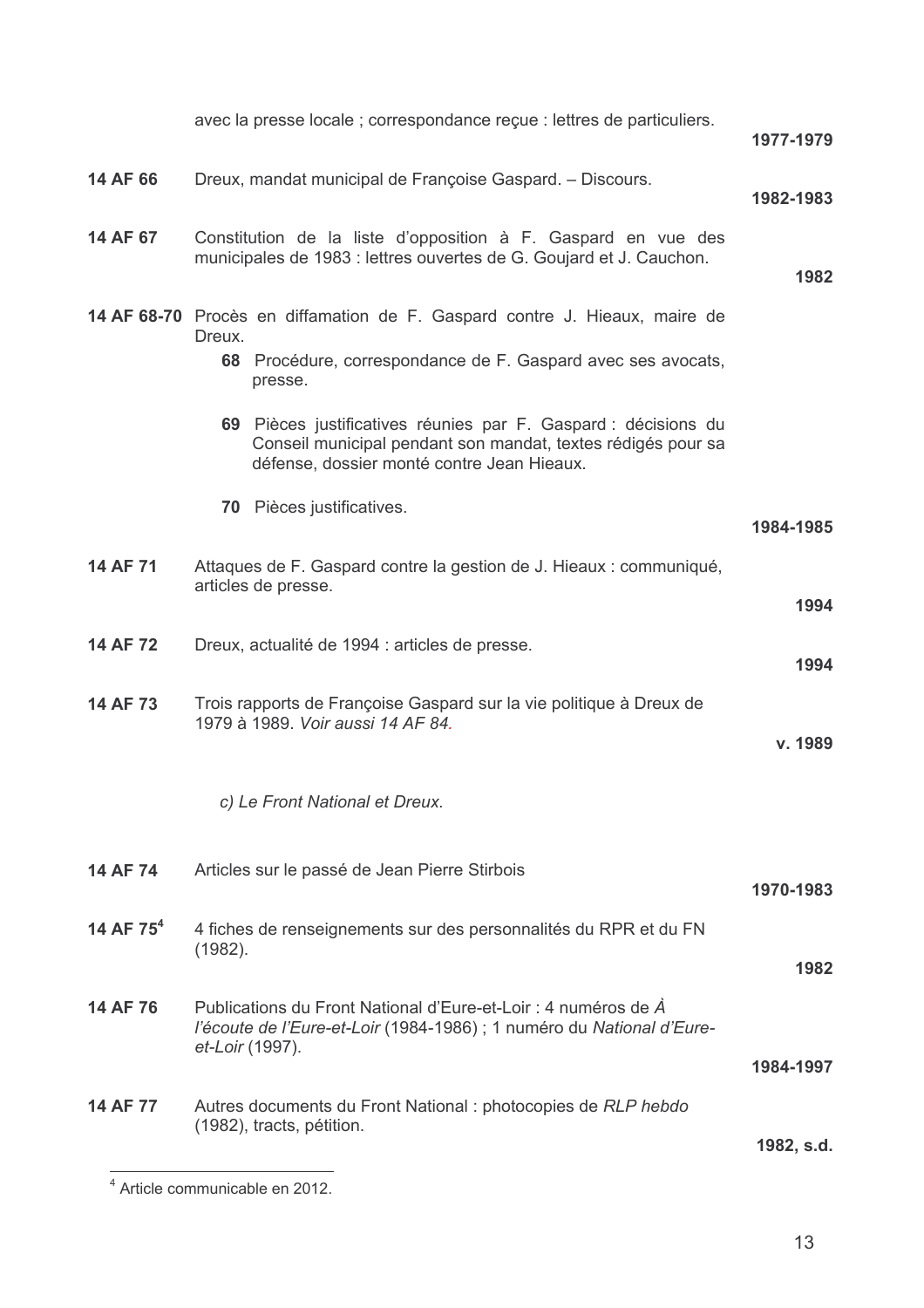| 14 AF 78 | Articles polémiques contre F. Gaspard (signés ou non).                                                                                                                                                                 | 1983, 1985          |
|----------|------------------------------------------------------------------------------------------------------------------------------------------------------------------------------------------------------------------------|---------------------|
| 14 AF 79 | Articles divers sur l'extrême droite : articles de presse, article de Rose<br>Prudence extrait des Temps modernes, manifeste de l'association<br>« La Mémoire courte », n° de Différences sur l'affaire de Carpentras. |                     |
|          |                                                                                                                                                                                                                        | 1983-1984,<br>1990  |
| 14 AF 80 | Dreux et F. Gaspard face à l'immigration et au FN : articles de presse.                                                                                                                                                | 1979, 1983-<br>1984 |
| 14 AF 81 | Dreux et F. Gaspard face à l'immigration et au FN : articles de presse.<br>Voir aussi dossier de presse, II-3.                                                                                                         | 1990                |
| 14 AF 82 | Articles de Françoise Gaspard sur Dreux, le Front National et l'affaire<br>de Carpentras.                                                                                                                              | 1983-1991           |
| 14 AF 83 | Texte de F. Gaspard « L'ordre et la matraque » après un meeting du<br>FN (29 mai 1984). Discours et textes de Françoise Gaspard sur le<br>Front National, non identifiés (s.d.)                                        | 1984                |
| 14 AF 84 | Rapport de Françoise Gaspard, L'évolution du Front National à Dreux<br>et dans la Ilème circonscription d'Eure-et-Loir de 1978 à 1989,<br>brouillons.                                                                  | 1989                |
| 14 AF 85 | Lettres de François Goguel à F. Gaspard, à propos de la situation<br>politique drouaise.                                                                                                                               | 1989                |
| 14 AF 86 | Lettres de F. Gaspard aux rédactions d'Esprit et du Nouvel<br>Observateur, à propos d'articles relatifs la situation drouaise.                                                                                         | 1989                |
| 14 AF 87 | Tracts anonymes hostiles au Front National.                                                                                                                                                                            | s.d                 |
| 14 AF 88 | Magazine Identités-égalité, n° 1 : « Voyage à l'intérieur du Front<br>National ».                                                                                                                                      | c. 1984             |
|          | d) Section locale du PS                                                                                                                                                                                                |                     |
| 14 AF 89 | Listes nominatives des militants PS de Dreux (1977 et 1991).                                                                                                                                                           | 1977-1991           |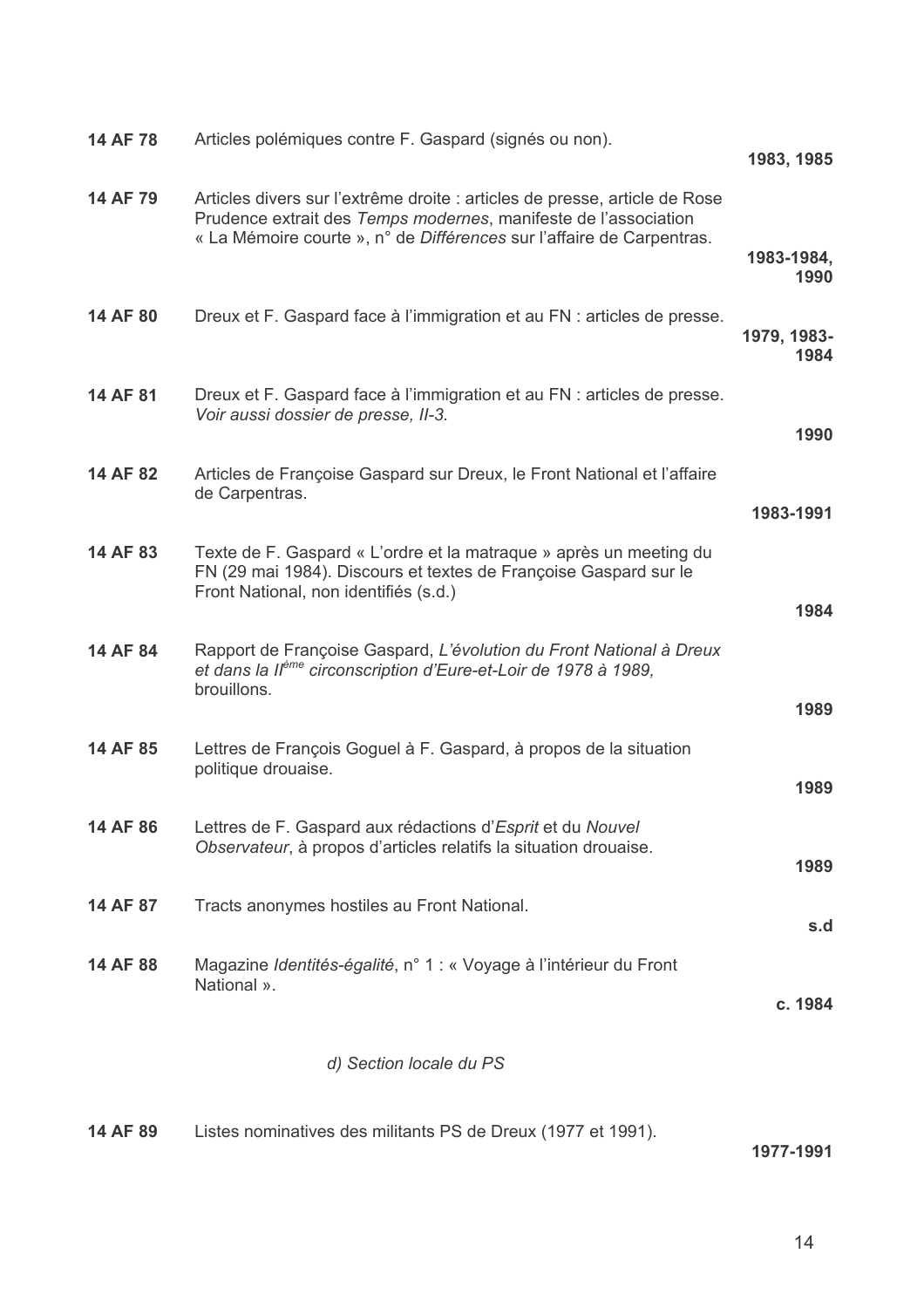| 14 AF 90 | Activités de la section socialiste drouaise en 1982 : correspondance<br>interne, document pour la préparation des cantonales de 1982,<br>bulletins, analyse des résultats, documentation.                                                                                                                        |           |
|----------|------------------------------------------------------------------------------------------------------------------------------------------------------------------------------------------------------------------------------------------------------------------------------------------------------------------|-----------|
|          |                                                                                                                                                                                                                                                                                                                  | 1979-1982 |
| 14 AF 91 | Activités de la section socialiste drouaise de 1986 à 1988 : analyse<br>par F. Gaspard des législatives 1986 ; compte-rendu de section du 20<br>mars 1988; cantonales de 1988 : presse, résultats ; banquet<br>républicain pour le 50 <sup>ème</sup> anniversaire du Front populaire.                            | 1986-1988 |
| 14 AF 92 | Discours de Françoise Gaspard lors de congrès ou réunions locales<br>du PS.                                                                                                                                                                                                                                      | 1985-1987 |
| 14 AF 93 | Rapport de Françoise Gaspard sur le conseil général d'Eure-et-Loir,<br>pour le CFE du 15 septembre 1986                                                                                                                                                                                                          | 1986      |
| 14 AF 94 | Socialisme et Réalité E&L : maquette d'une lettre mensuelle pour les<br>militants PS d'Eure-et-Loir, par F. Gaspard [fin sept. 1986].                                                                                                                                                                            |           |
|          |                                                                                                                                                                                                                                                                                                                  | 1986      |
| 14 AF 95 | Préparation des législatives de 1988 et conflits au sein de la gauche<br>d'Eure-et-Loir. - Lettres de F. Gaspard à P. Mauroy et à un militant<br>[1988?]; rapport de B. Gallet sur la situation de la gauche<br>nogentaise ; articles de presse sur l'Eure-et-Loir et la circonscription<br>de Nogent-le-Rotrou. |           |
|          |                                                                                                                                                                                                                                                                                                                  | 1988      |
| 14 AF 96 | Préparation des municipales de 1989 : circulaire du secrétariat<br>nationale du PS ; « analyse des résultats des cantonales en Eure-et-<br>Loir », rapport dactyl.; liste dissidente « Autrement » constituée à<br>Dreux : presse ; liste G. Lemoine à Chartres : presse.                                        |           |
|          |                                                                                                                                                                                                                                                                                                                  | 1988-1989 |
| 14 AF 97 | Situation de la gauche socialiste en Eure-et-Loir en 1989. - Création<br>de l'UREL par Georges Lemoine : presse ; analyses politiques dont<br>rapport « Note sur la situation de la Fédération d'Eure-et-Loir » ;<br>chronologie mss. des événements de juillet 1989 jusqu'aux<br>sénatoriales.                  |           |
|          |                                                                                                                                                                                                                                                                                                                  | 1989      |
| 14 AF 98 | Activités de la section socialiste drouaise en 1991. - Lettres de Birgitta<br>Hessel à F. Gaspard ; pétition du PS pour la constitution au sein du<br>conseil municipal de Dreux d'un groupe de soutien à la majorité<br>présidentielle ; demande de réintégration au PS de militants<br>socialistes dissidents. |           |
|          |                                                                                                                                                                                                                                                                                                                  | 1991      |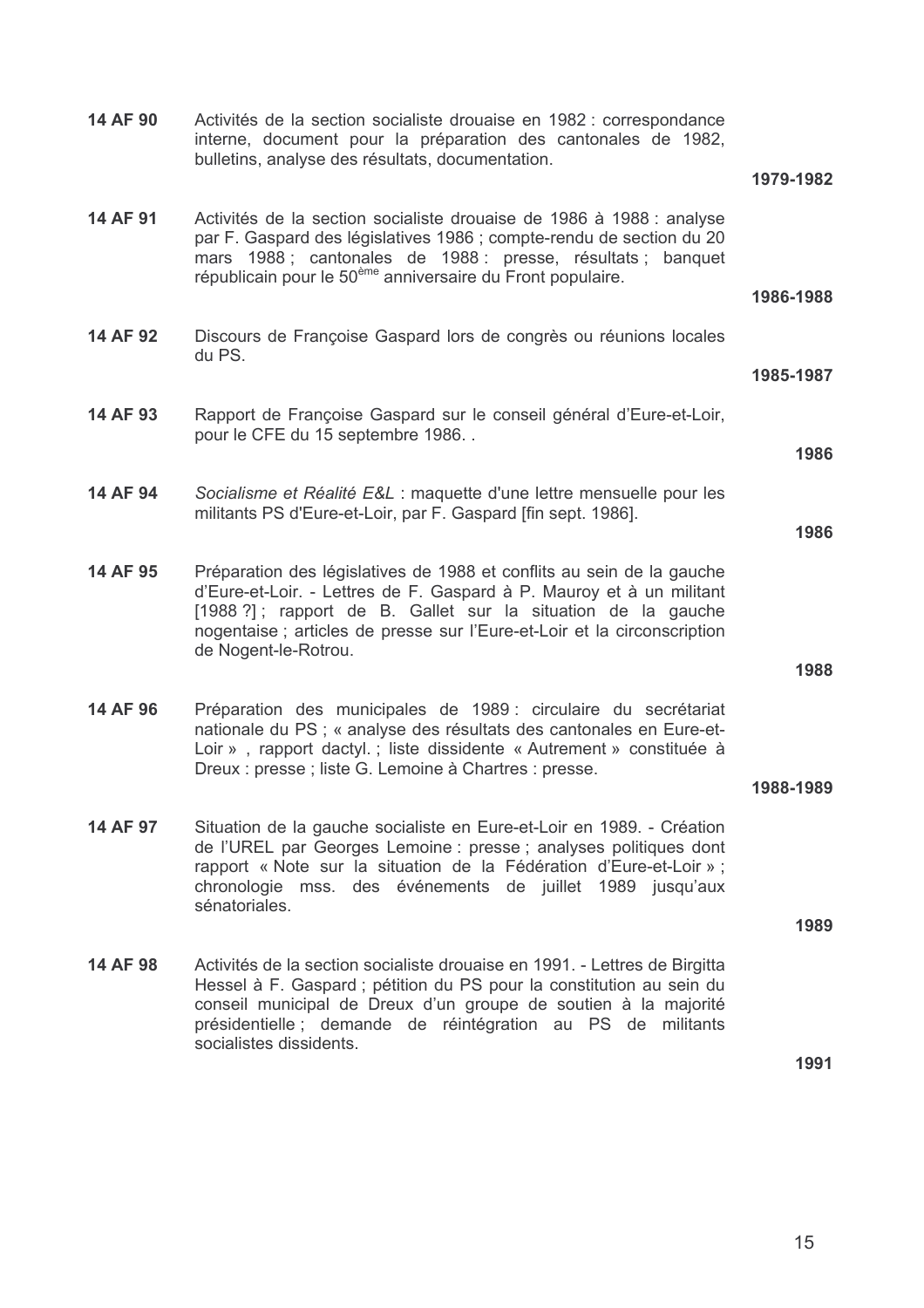## 3) Mandat législatif de Françoise Gaspard

| 14 AF 99  | Actions de F. Gaspard comme députée-maire de Dreux : articles de<br>presse.                                                                                         |            |
|-----------|---------------------------------------------------------------------------------------------------------------------------------------------------------------------|------------|
|           |                                                                                                                                                                     | 1981, 1986 |
| 14 AF 100 | Assemblée Nationale. – Interventions parues au Journal Officiel.                                                                                                    | 1981-1982  |
| 14 AF 101 | nationale. – Interventions de Françoise Gaspard<br>Assemblée<br>(transcriptions dactyl.).                                                                           | 1981-1986  |
| 14 AF 102 | La lettre de votre députée, bulletin de F. Gaspard à l'intention des<br>militants socialistes : numéros, maquettes, brouillons.                                     | 1983-1987  |
| 14 AF 103 | Réception de F. Mitterrand à Chartres pour la commémoration de<br>Jean Moulin (17 juin 1986) : communiqué de F. Gaspard à l'intention<br>des militants socialistes. |            |
|           |                                                                                                                                                                     | 1986       |
| 14 AF 104 | Correspondance adressée à F. Gaspard comme députée.                                                                                                                 | 1985       |
| 14 AF 105 | Interventions<br>Françoise<br>Gaspard<br>députée :<br>de<br>comme<br>correspondance; discours.                                                                      | 1983-1988  |

## **II- Engagement national**

|           | 1) Rapports avec le Parti Socialiste, documentation                                                                                                                                                                               |           |
|-----------|-----------------------------------------------------------------------------------------------------------------------------------------------------------------------------------------------------------------------------------|-----------|
| 14 AF 106 | Elections municipales de 1983. – Campagne de Pierre Mauroy à Lille :<br>article de presse.                                                                                                                                        | 1983      |
| 14 AF 107 | Article et interviews de Françoise Gaspard sur le PS.                                                                                                                                                                             | 1983-1984 |
| 14 AF 108 | Elections législatives et régionales (16 mars 1986). – Tract de Joseph<br>Franceschi (législatives) et Pierre Tabanou (régionales), candidats de<br>la "majorité de progrès avec le président de la République" à<br>Alfortville. |           |
|           |                                                                                                                                                                                                                                   | 1986      |
| 14 AF 109 | Vendredi : l'hebdomadaire des socialistes, n° 25, 30 juin 1989.                                                                                                                                                                   | 1989      |
| 14 AF 110 | Réunion extraordinaire du groupe parlementaire socialiste (15 janvier                                                                                                                                                             |           |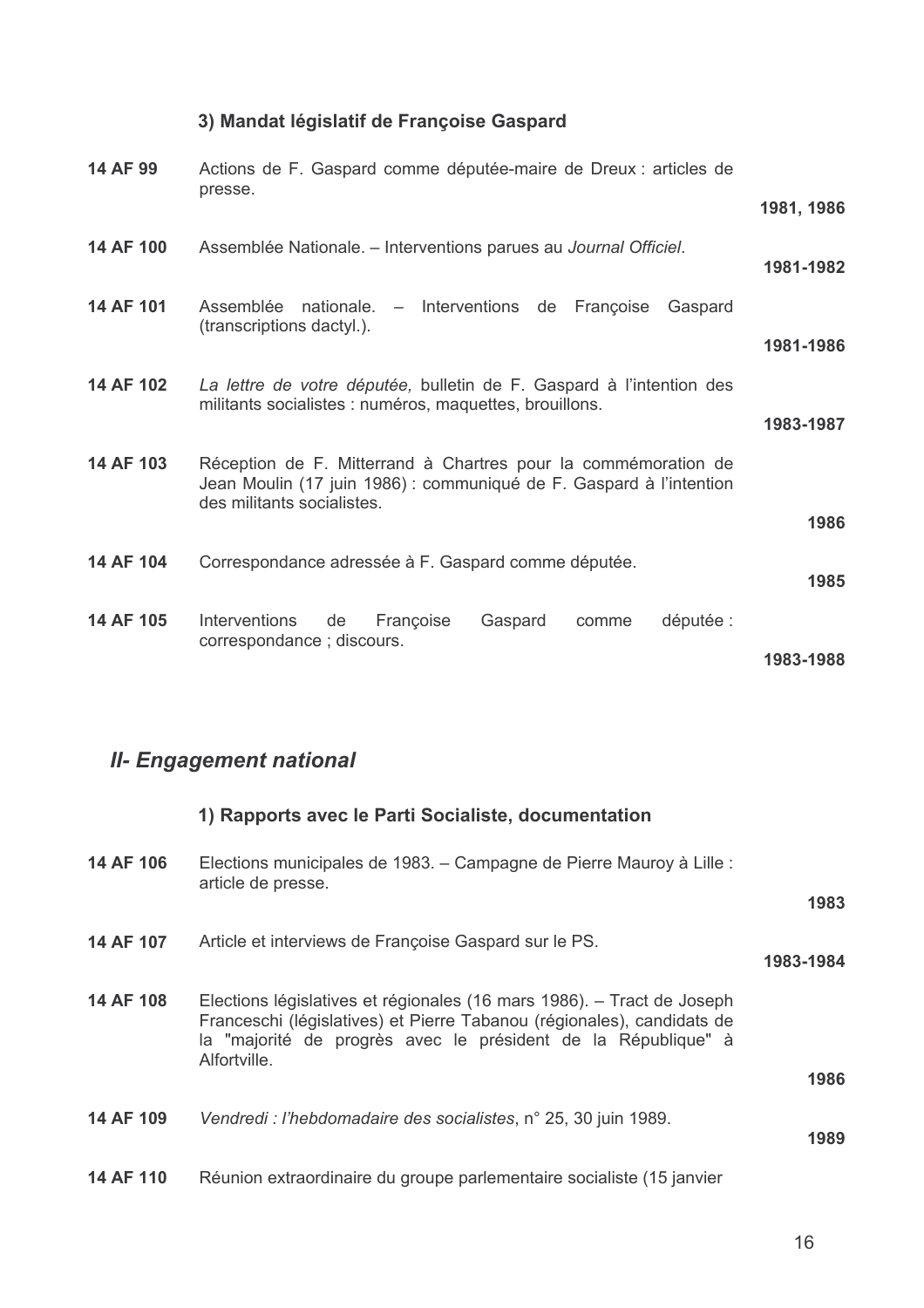|           | 1990) : compte-rendu intitulé « L'engagement français dans la crise du<br>Golfe » ; tract de l'ERNK dénonçant les massacres au Kurdistan.                                                                                                                                                                                                                                                                                                                                                                                                                              | 1990      |
|-----------|------------------------------------------------------------------------------------------------------------------------------------------------------------------------------------------------------------------------------------------------------------------------------------------------------------------------------------------------------------------------------------------------------------------------------------------------------------------------------------------------------------------------------------------------------------------------|-----------|
| 14 AF 111 | Entretien avec Lionel Jospin « Le moment ou jamais » publié dans Le<br>Débat n° 58, janv.-fév. 1990 : tiré à part.                                                                                                                                                                                                                                                                                                                                                                                                                                                     | 1990      |
| 14 AF 112 | Circulaires du Secrétariat national aux fédérations, sur les conventions<br>fédérales, le 10 <sup>e</sup> anniversaire de l'élection de F. Mitterrand, les<br>réintégrations. (cf. 14 AF 98)                                                                                                                                                                                                                                                                                                                                                                           |           |
|           |                                                                                                                                                                                                                                                                                                                                                                                                                                                                                                                                                                        | 1991      |
| 14 AF 113 | Bulletins d'information : IdF info, PS info, Vendredi.                                                                                                                                                                                                                                                                                                                                                                                                                                                                                                                 | 1991      |
| 14 AF 114 | Conseil national du PS. - Contentieux avec Henri Emmanuelli pour<br>non-respect du quota de femmes prévu par les statuts (1994) :<br>correspondance de F. Gaspard et de plusieurs militantes ;<br>correspondance avec Odile Dhavernas, avocate ; documentation,<br>presse (1993-1994).                                                                                                                                                                                                                                                                                 |           |
|           |                                                                                                                                                                                                                                                                                                                                                                                                                                                                                                                                                                        | 1993-1994 |
| 14 AF 115 | Elections sénatoriales de 1995, département des Hauts-de-Seine. -<br>Candidature à l'investiture PS de Françoise Seligmann contre Robert<br>Badinter : correspondance, presse, justificatifs de l'action de F.<br>Seligmann; liste dissidente « Promotion des femmes » conduite par<br>Françoise Seligmann (Odile Krakovitch, Danielle Vermot, Jacqueline<br>Leray, Françoise Gaspard, Yvette Roudy, Marie-José Chombart de<br>Lauwe) : profession de foi, CV des candidates, n°s de Sénat-infos ;<br>soutien de F. Gaspard à F. Seligmann : articles, correspondance. | 1995      |
| 14 AF 116 | Lettre ouverte d'Andrée Doré-Audibert à Michel Rocard, dénonçant la<br>candidature de celui-ci au Sénat <sup>5</sup> .                                                                                                                                                                                                                                                                                                                                                                                                                                                 | 1995      |
| 14 AF 117 | EHESS. - Enquête sur les candidates du Parti Socialiste aux élections<br>législatives de 1997, dir. par F. Gaspard et Philippe Bataille : rapport,<br>listes, interviews, questionnaire, brouillons, enquête Louis Harris,<br>articles de presse sur la parité.                                                                                                                                                                                                                                                                                                        |           |
|           |                                                                                                                                                                                                                                                                                                                                                                                                                                                                                                                                                                        | 1997      |
| 14 AF 118 | Rapport du Réseau Voltaire sur le premier gouvernement Jospin (4<br>juin 1997).                                                                                                                                                                                                                                                                                                                                                                                                                                                                                        |           |
|           |                                                                                                                                                                                                                                                                                                                                                                                                                                                                                                                                                                        | 1997      |
| 14 AF 119 | PS, secrétariat national aux élections. - Liste des candidats aux<br>élections législatives et régionales 1998.                                                                                                                                                                                                                                                                                                                                                                                                                                                        | 1998      |
| 14 AF 120 | Rapport fait pour le PS (par Françoise Gaspard ?) sur le sida.                                                                                                                                                                                                                                                                                                                                                                                                                                                                                                         | c. 1988   |
|           |                                                                                                                                                                                                                                                                                                                                                                                                                                                                                                                                                                        |           |

 $\overline{\phantom{a}}^5$  Jugée contraire au principe de parité.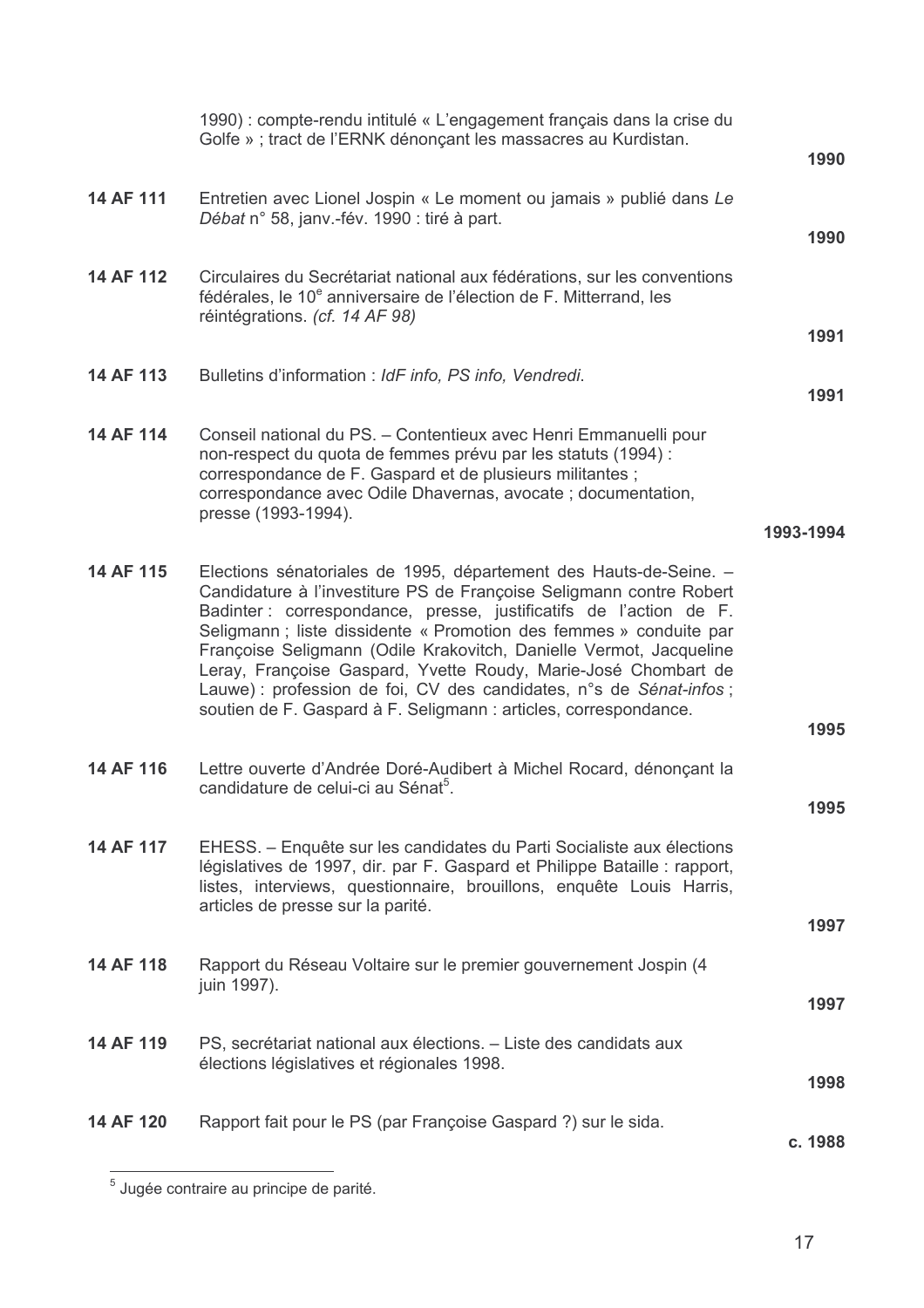## 2) Parité

a) Parité : débat parlementaire.

| 14 AF 121 | Assemblée nationale. – Propositions de loi constitutionnelle tendant à<br>assurer un égal accès par la parité, des hommes et des femmes aux<br>mandats politiques, mars-avril 1994 (n° 1048, 1056, 1118 <sup>6</sup> ).                                                                                                                                                                                                                                   | 1994 |
|-----------|-----------------------------------------------------------------------------------------------------------------------------------------------------------------------------------------------------------------------------------------------------------------------------------------------------------------------------------------------------------------------------------------------------------------------------------------------------------|------|
| 14 AF 122 | Assemblée nationale. – Débat sur la place des femmes dans la vie<br>publique : séance du 11 mars 1997, photocopie du J.O.                                                                                                                                                                                                                                                                                                                                 | 1997 |
| 14 AF 123 | Assemblée nationale, vote de la loi constitutionnelle relative à l'égalité<br>entre les femmes et les hommes. - Comptes-rendus de la commission<br>lois (novembre 1998); rapport de Catherine Tasca;<br>des<br>amendements ; compte-rendu de la séance du 15 décembre 1998.                                                                                                                                                                               | 1998 |
| 14 AF 124 | Assemblée nationale et Sénat, vote de la loi tendant à favoriser l'égal<br>accès des femmes et des hommes aux mandats électoraux et<br>fonctions électives (dite Parité). – Propositions de l'Observatoire de la<br>Parité; rapport d'information par Odette Casanova (janvier 2000);<br>rapport de Bernard Roman (janvier 2000); interventions du groupe<br>communiste au Sénat (mars 2000) ; intervention de Danièle Pourtaud,<br>sénatrice (mai 2000). | 2000 |
|           | b) Etudes de la représentation masculine et féminine lors des élections.                                                                                                                                                                                                                                                                                                                                                                                  |      |
| 14 AF 125 | Elections européennes de 1994. – Rapport de Françoise Gaspard :<br>« Les élections européennes de 1994 en France, la place des femmes<br>dans le scrutin et au Parlement » ; documentation : liste nominative<br>des candidates, résultats, communiqué de presse, articles de presse,<br>professions de foi et bulletins de vote.                                                                                                                         | 1994 |
| 14 AF 126 | Parlement européen. - Info-mémo « spécial élections juin 1994 ».                                                                                                                                                                                                                                                                                                                                                                                          | 1994 |
| 14 AF 127 | Les Échos du parlement européen n° 92, février 1994.                                                                                                                                                                                                                                                                                                                                                                                                      | 1994 |
| 14 AF 128 | du réseau « Les femmes<br>dans<br>Campagne<br>la<br>prise<br>de<br>décision » intitulée « Votez l'équilibre femmes hommes, élections<br>européennes 1994 » : matériel de communication.                                                                                                                                                                                                                                                                   | 1994 |
| 14 AF 129 | Les Cahiers de Femmes d'Europe n° 34, 1991 : égalité des chances                                                                                                                                                                                                                                                                                                                                                                                          |      |

 $6$  Fax presque illisible.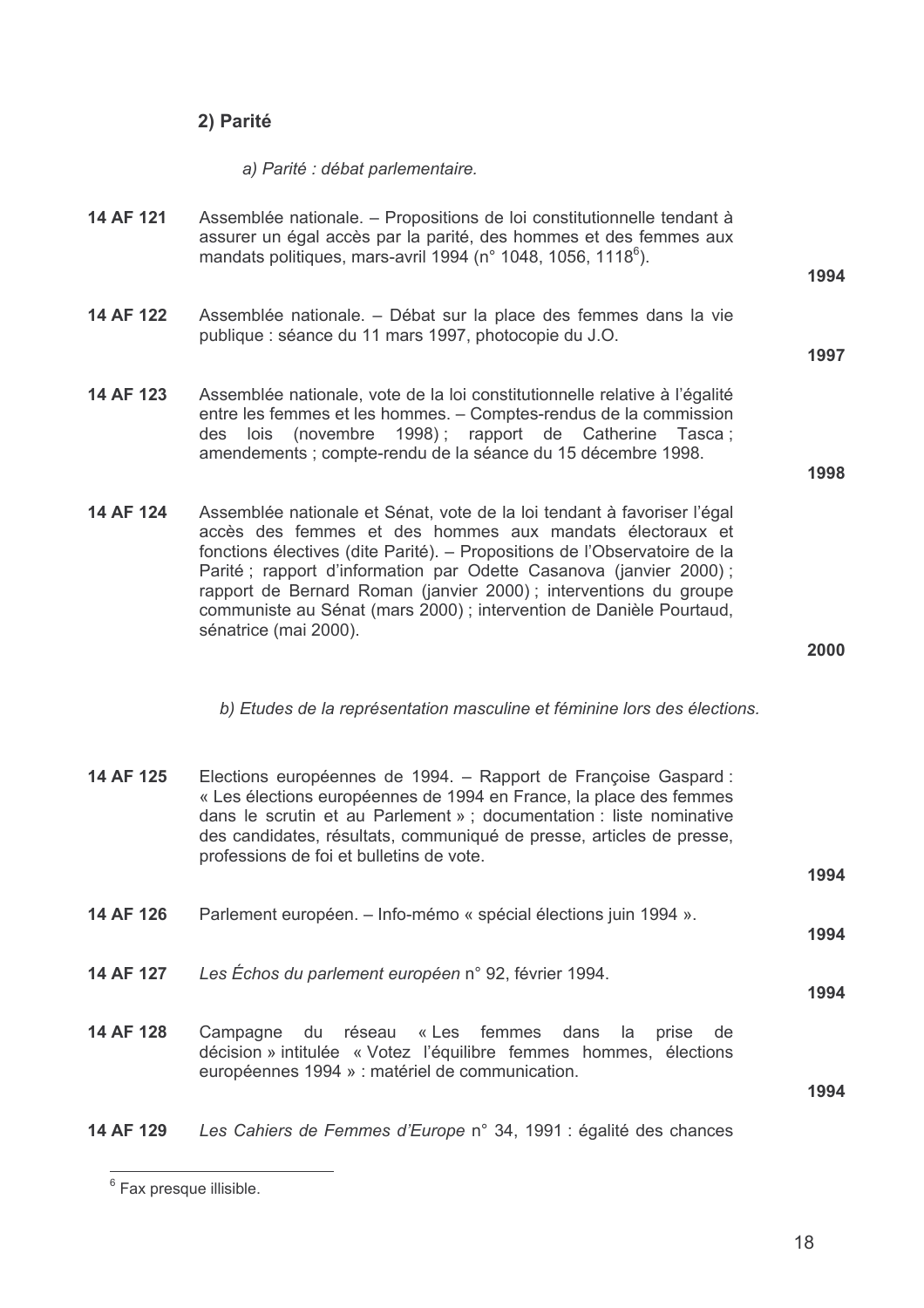|           | hommes, 3 <sup>e</sup> programme d'action<br>les femmes et les<br>entre<br>communautaire 1991-1995.                                                                                                                                                                                                                                                                                                                                                                                                                       |            |
|-----------|---------------------------------------------------------------------------------------------------------------------------------------------------------------------------------------------------------------------------------------------------------------------------------------------------------------------------------------------------------------------------------------------------------------------------------------------------------------------------------------------------------------------------|------------|
|           |                                                                                                                                                                                                                                                                                                                                                                                                                                                                                                                           | 1991       |
| 14 AF 130 | La lettre de Femmes d'Europe n° 43, 45, 62.                                                                                                                                                                                                                                                                                                                                                                                                                                                                               | 1994-1996  |
| 14 AF 131 | Tribune pour l'Europe, informations du Parlement européen, n° 7.                                                                                                                                                                                                                                                                                                                                                                                                                                                          | 1994       |
| 14 AF 132 | Elections présidentielles de 1995. – Campagne de Dominique Voynet<br>(Verts) : programme, dont proposition de loi pour la parité.                                                                                                                                                                                                                                                                                                                                                                                         | 1995       |
| 14 AF 133 | Elections de 1993 à 1998. – Étude de F. Gaspard, « les élues » :<br>brouillon, notes mss.; n° de Demain la parité (1997); documentation :<br>statistiques, listes nominatives des candidats, rapports.<br>Cf. étude commandée par le CNFF 14 AF 137.                                                                                                                                                                                                                                                                      | 1993-1998  |
|           | c) Associations, manifestations, séminaires et rapports                                                                                                                                                                                                                                                                                                                                                                                                                                                                   |            |
| 14 AF 134 | MLF (Antoinette Fouque). – Communiqué de presse et lettre à F.<br>Gaspard (comme députée) contre le n° 10 de la Semaine de Charlie,<br>(juillet 1981), numéro à caractère pornographique et infamant contre<br>les nouvelles députées socialistes.<br>Voir aussi : correspondance reçue comme députée, 14 AF 104.                                                                                                                                                                                                         |            |
|           |                                                                                                                                                                                                                                                                                                                                                                                                                                                                                                                           | 1981       |
| 14 AF 135 | d'État<br>paritaire » :<br>allocution<br>du<br>« Démocratie<br>secrétaire<br>à<br>l'émancipation sociale (Belgique) Mme Smet, à la conférence de<br>presse organisée par les mouvements des femmes belges et le<br>Conseil de l'émancipation (26 sept. 1991).                                                                                                                                                                                                                                                             | 1991       |
| 14 AF 136 | Appel d'Hélène Carrère d'Encausse, F. Gaspard et Simone Veil pour<br>l'entrée de femmes au Panthéon : lettre au président de la République<br>(11 juillet 1992); documentation, notes mss.; correspondance reçue;<br>presse. - Transfert des cendres de Pierre et Marie Curie au Panthéon<br>(20 avril 1995) : presse.                                                                                                                                                                                                    |            |
|           |                                                                                                                                                                                                                                                                                                                                                                                                                                                                                                                           | 1992, 1995 |
| 14 AF 137 | Conseil national des femmes françaises (CNFF). - Actions en faveur<br>de la parité : journée d'étude (décembre 1992), commission « parité »,<br>communiqués, questionnaire, correspondance, bulletin interne ; étude<br>commandée à F. Gaspard par la commission « parité : « Élections<br>législatives mars 1993, étude parité », utilisation par FR3. -<br>Documents divers sur le CNFF : composition du conseil<br>d'administration, convocation au conseil d'administration (1992),<br>exclusion de N. Louvet (1997). |            |
|           |                                                                                                                                                                                                                                                                                                                                                                                                                                                                                                                           | 1992-1997  |
| 14 AF 138 | Association<br>« Parité »<br>(présidente<br>Régine<br>Saint-Cricq).                                                                                                                                                                                                                                                                                                                                                                                                                                                       |            |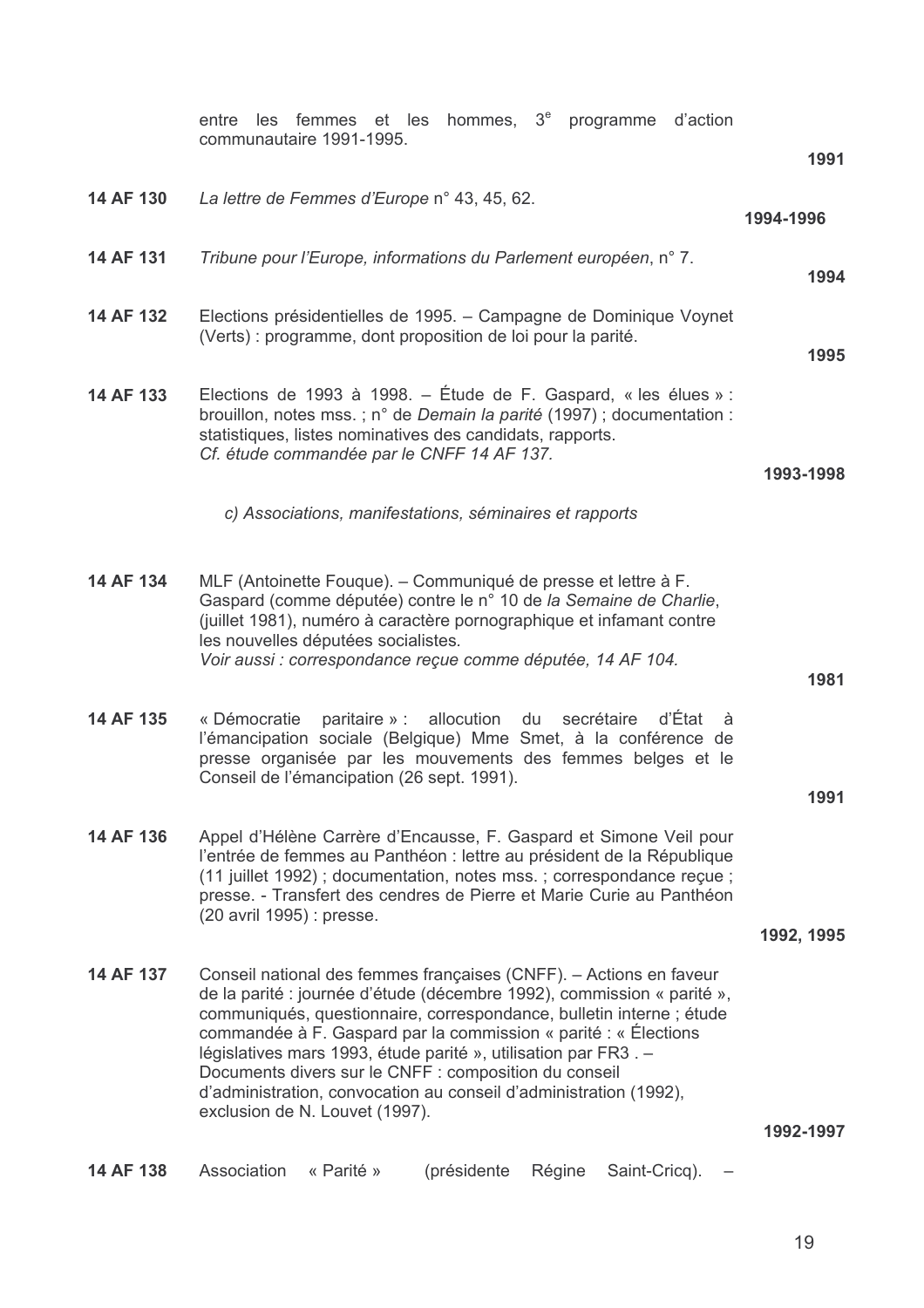Fonctionnement et activités ; communiqués de presse ; quelques numéros de la Lettre de Parité : étude statistique : « Composition du conseil économique et social et des conseils économiques et sociaux régionaux' (mars 1994) ; démission de F. Gaspard. 1992-1994 14 AF 139 « Ebauche d'un programme féministe, 8<sup>e</sup> mouture, 24 août 1993 » par Marie-Victoire Louis : document dactylographié. 1993 14 AF 140 Réseau Femmes pour la parité<sup>7</sup>, fonctionnement. – Rencontres préliminaires à la créations du réseau : convocations : comptesrendus de réunions ; dissolution ; membres ; comptabilité ; correspondance interne et externe (février 1993-janvier 1994). 1993-1994 14 AF 141 Réseau Femmes pour la parité, activités et manifestations. -Argumentaire ; adresse aux candidats aux élections ; table ronde « La parité hommes-femmes en politique » (8 mars 1993) ; université d'été (27-30 août 1993); hommage à Olympe de Gouges (octobre 1993); manifestations devant le Palais Bourbon (avril et octobre 1993) : communiqués de presse, appui de la LDH ; Manifeste des 577 : initiative de Claude Servan-Schreiber et F. Gaspard : campagne de signatures, achat de l'encart dans Le Monde du 10 XI 1993, bilan d'activité ; invitation à une rencontre-débat du PCF (8 décembre  $1993$ 1993 14 AF 142 Documents de divers mouvements politiques en rapport avec la parité. - Mouvement Politique des Femmes créé par F. Champetier de Ribes (mars-déc. 1993): documentation, appel à candidature pour les Européennes. - Les Verts, commission Femmes (1988-1993): documentation, correspondance. - Choisir (1993). 1988-1993 14 AF 143 Rencontres diverses autour de la parité et des femmes en politique. -Numéros de *Dialoque de femmes* : colloque de la Grande Loge Féminine de France (20 novembre 1993); colloque socialiste « Femmes Europe démocratie » (idem) : F. Gaspard à Toulouse (4 décembre 1993) : comptes-rendus, programmes, presse. 1992-1993 14 AF 144 L'Assemblée des Femmes (présidente Yvette Roudy). – Déclaration de principe et activités (1993); activités (1994): communiqués, programmes, invitations. 1993-1994  $^7$  Né d'un mouvement informel pour la parité, qui avait réuni une table ronde le 8 mars 1993, le Réseau Femmes pour la parité a été constitué en association le 15 avril 1993. F. Gaspard en était membre, sans y avoir de responsabilités. Dès octobre, l'association était secouée par des dissensions internes. Le réseau décida de sa dissolution lors de sa première (et dernière) AG du 18 décembre

<sup>1993.</sup> Sont issus de ce réseau : le Mouvement politique des femmes, initiative individuelle de Françoise Champetier de Ribes ; le Mouvement pour une démocratie paritaire (F. Duriez, démissionnaire du Réseau Femmes pour la parité) ; et le groupe « Femmes pour la parité » animé par F. Gaspard et Claude Servan-Schreiber. Simultanément, Claude Servan-Schreiber avait créé dès mars 1993 l'association « Parité-infos ».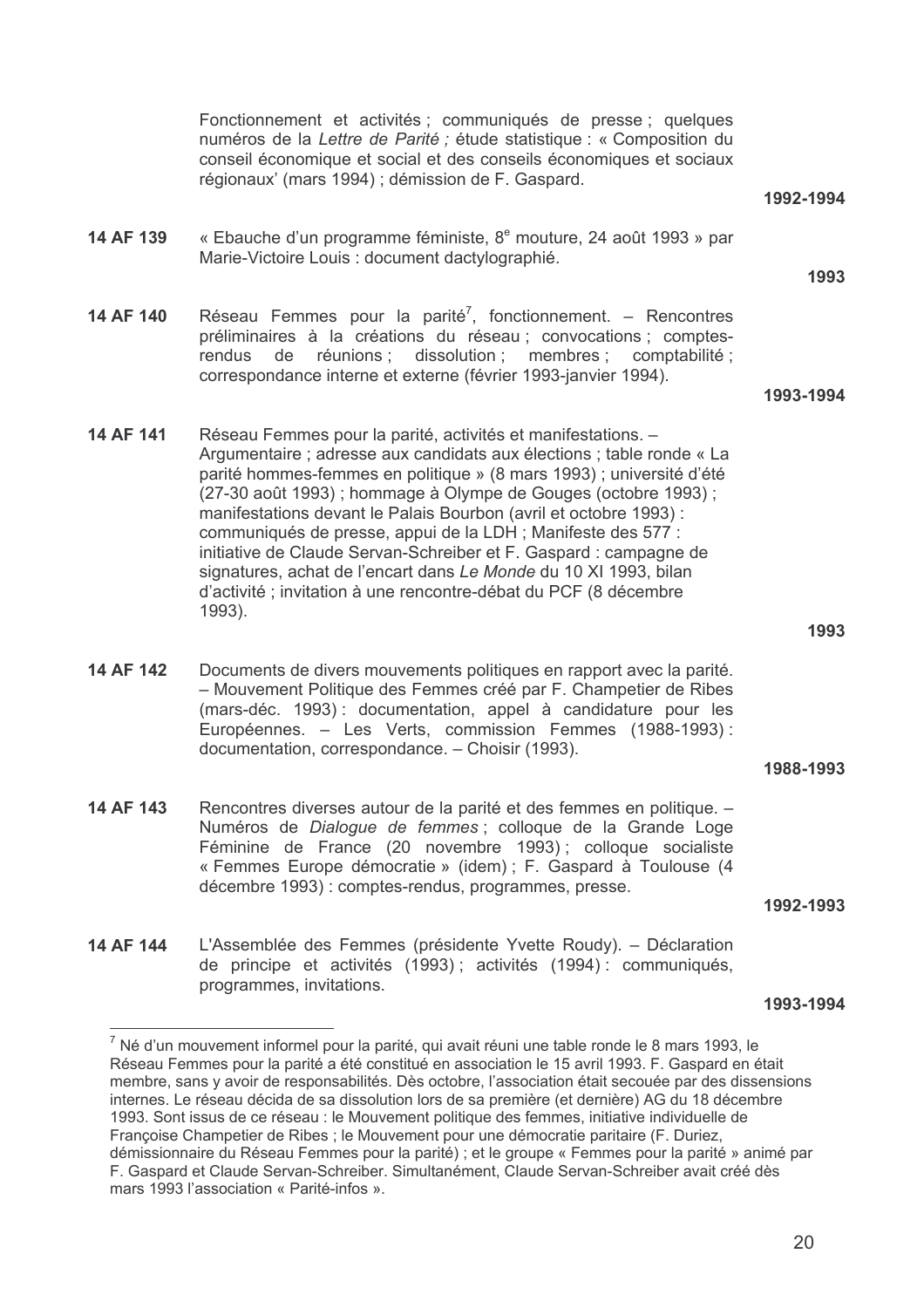|            | Réseau européen "Femmes dans la prise de décision" (F. Gaspard<br>experte pour la France). – Documents de travail : communiqué de<br>presse, liste des adhérentes de la CLEF, questionnaire, bulletin<br>d'information n° 3.                                                                                                                                                                         | 14 AF 145 |
|------------|------------------------------------------------------------------------------------------------------------------------------------------------------------------------------------------------------------------------------------------------------------------------------------------------------------------------------------------------------------------------------------------------------|-----------|
| 1993       |                                                                                                                                                                                                                                                                                                                                                                                                      |           |
| 1993-1994  | Association « Parité-infos » (présidente Claude Servan-Schreiber). -<br>Communiqué de presse (1993), documentation sur la parité ; menace<br>de recours pour contrefaçon contre l'association « Mouvement pour<br>une démocratie paritaire » (1994).<br>Bulletin : voir infra, 14 AF 181.                                                                                                            | 14 AF 146 |
|            |                                                                                                                                                                                                                                                                                                                                                                                                      |           |
| 1994       | Groupe « Femmes pour la parité » (F. Gaspard). – Manifestations<br>devant le Palais Bourbon des 2 avril et 3 octobre 1994 : autorisation<br>préfectorale, tracts, organisation.                                                                                                                                                                                                                      | 14 AF 147 |
|            |                                                                                                                                                                                                                                                                                                                                                                                                      |           |
| 1994-1995  | Activités et manifestations diverses en faveur de la parité (1994-1995).                                                                                                                                                                                                                                                                                                                             | 14 AF 148 |
|            | Union féminine civique et sociale (UFCS). - En Europe au futur,                                                                                                                                                                                                                                                                                                                                      | 14 AF 149 |
|            | 1994 ; Guide de la parité, 1998 : brochures.                                                                                                                                                                                                                                                                                                                                                         |           |
| 1994, 1998 |                                                                                                                                                                                                                                                                                                                                                                                                      |           |
|            | Observatoire de la parité entre les hommes et les femmes. -<br>Installation par Alain Juppé (19 octobre 1995), premier ministre :<br>communiqué de presse, nomination des membres, discours. -<br>Rapport de la commission pour la parité entre les hommes et les<br>femmes dans la vie politique, par Gisèle Halimi, Roselyne Bachelot<br>rapporteure (1996).                                       | 14 AF 150 |
| 1995       |                                                                                                                                                                                                                                                                                                                                                                                                      |           |
| 1995-1997  | Réseau « Demain la Parité » (pr. Françoise Gaspard). – Présentation,<br>activités, pétition, « projet de mobilisation des femmes pour une<br>société paritaire » : brouillon et notes mss. (1995) ; brochure de<br>Parité-infos et du réseau Demain la Parité : Élections législatives des<br>25 mai et 1 <sup>er</sup> juin 1997 : les femmes dans la compétition électorale. –                     | 14 AF 151 |
|            | Réseau « Demain la Parité ». – Colloque à l'UNESCO du 9 janvier                                                                                                                                                                                                                                                                                                                                      | 14 AF 152 |
| 1996-1998  | 1996 « Les femmes dans la prise de décision » : dossier de presse,<br>discours d'A. Couderc, photographies, bilan. - Colloque « Vers la<br>parité dans les instances de décisions ? La place des femmes dans<br>une filière de formation des cadres : les Grandes écoles<br>scientifiques » (11 mai 1998) : communiqué de presse, dossier de<br>presse, brochures de l'AFFDU et de Demain la Parité. |           |
|            |                                                                                                                                                                                                                                                                                                                                                                                                      | 14 AF 153 |
|            | « Femmes et politique » (7 mars 1997). – Conférence-débat, avec F.<br>Gaspard, organisée par la ville de Rennes pour les Journées<br>internationales des femmes : programme et photographies.                                                                                                                                                                                                        |           |
| 1997       |                                                                                                                                                                                                                                                                                                                                                                                                      |           |
|            |                                                                                                                                                                                                                                                                                                                                                                                                      |           |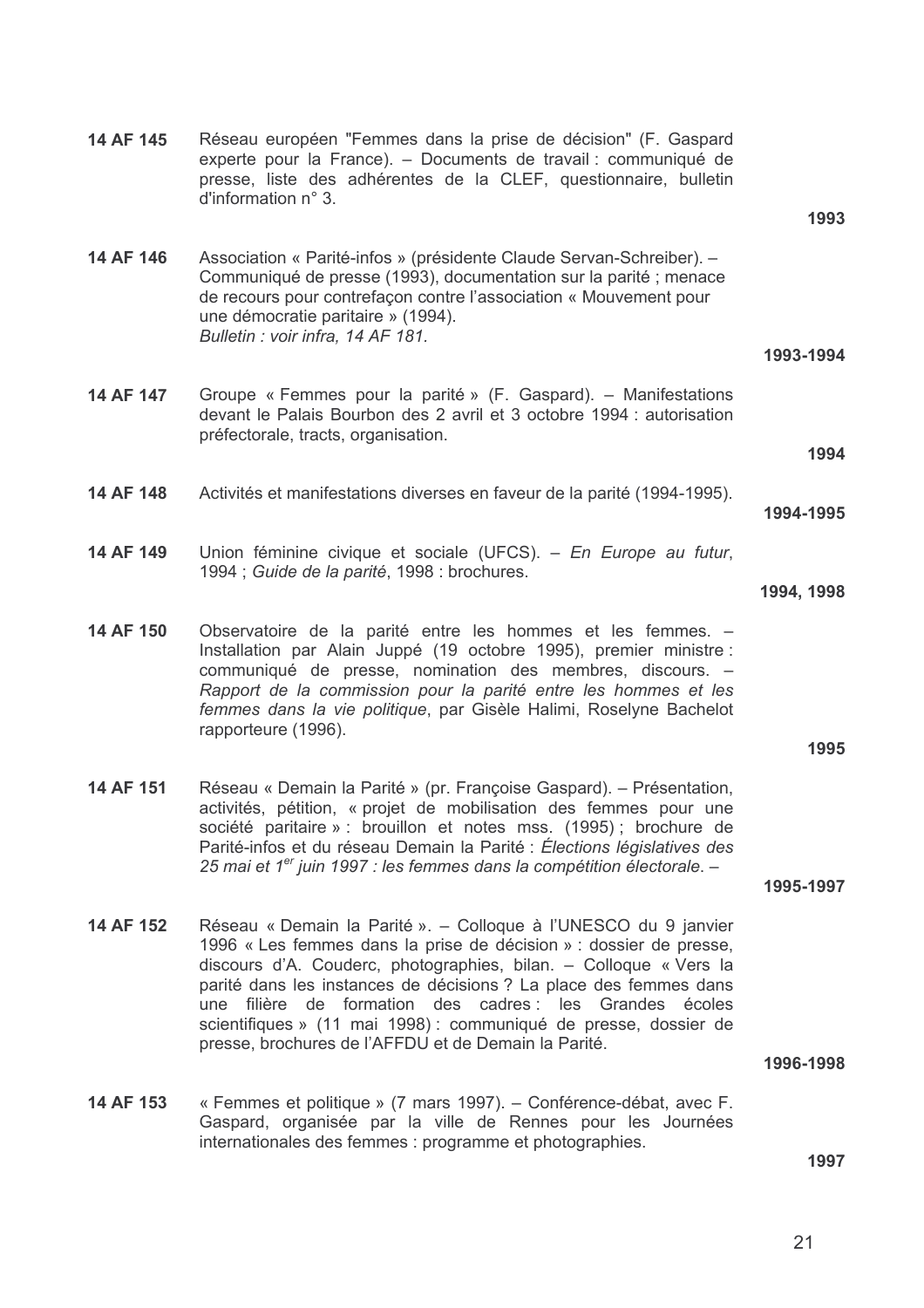- 14 AF 154 Quatrième conférence mondiale sur les femmes à Pékin (septembre 1995). – Préparation : documents des ministères. – Mission de coordination du Ministère des affaires sociales et du Ministère des affaires étrangères, commission « Participation des femmes à la vie politique » (avec F. Gaspard): convocations, contributions et comptes-rendus des réunions, rapport final dirigé par François de Singly. - Rapport final des commissions « Femmes dans la vie économique » et « Femmes, nouveaux équilibres, cohésion de la société française ». enquête auprès des associations féministes, groupe de travail « participation des femmes à la vie publique » : convocations aux réunions, comptes rendus, notes, rapport ; rapports des commissions « femmes dans la vie économique » et « « femmes, nouveaux équilibres, cohésion de la société française » . - Bulletin trimestriel de la mission de coordination française n° 1, 2, 3. -Rapport de l'Union interparlementaire (Genève) : Participation des femmes à la vie politique, bilan de l'évolution (...) cinq après la quatrième conférence mondiales sur les femmes, 1999.
- 1993-2002

1997-1999

1997

1999

2000

- 14 AF 155 Réseau « Femmes en Bretagne pour la mise en œuvre de la plateforme de Pékin » : Lettres n° 0, 1, 2, presse.
- 14 AF 156 Activités et manifestations diverses en faveur de la parité (1997-1999). dont appel de « Choisir » (21 février 1997) et colloque de Toulouse « La parité, enjeux et mise en œuvre » (6-7 février 1998).
- 14 AF 157 Commission européenne. - Conférence européenne de Paris « Femmes et hommes au pouvoir » (15-17 avril 1999) : dossier. Déclaration de Paris, discours.
- Fondation Jean Jaurès. Rapport du séminaire « Demain, la parité 14 AF 158 professionnelle ? » du 27 avril 2000.
- 14 AF 159 Ministère de l'Éducation nationale, direction de l'Enseignement supérieur. – « Les enseignants-chercheurs à l'université, la place des femmes » : rapport remis par N. Boukhobza, H. Delavault et C. Hermann (mars 2000).

2000

d) Textes et correspondance sur la parité de Françoise Gaspard et de Claude Servan Schreiber

- 14 AF 160-Textes sur la parité de Françoise Gaspard ; articles dans des revues. entretiens, préfaces, communications, publiés ou non : 162 dactylographies, tirés à part
	- 160 s.d. 1993
	- 161 1994-1995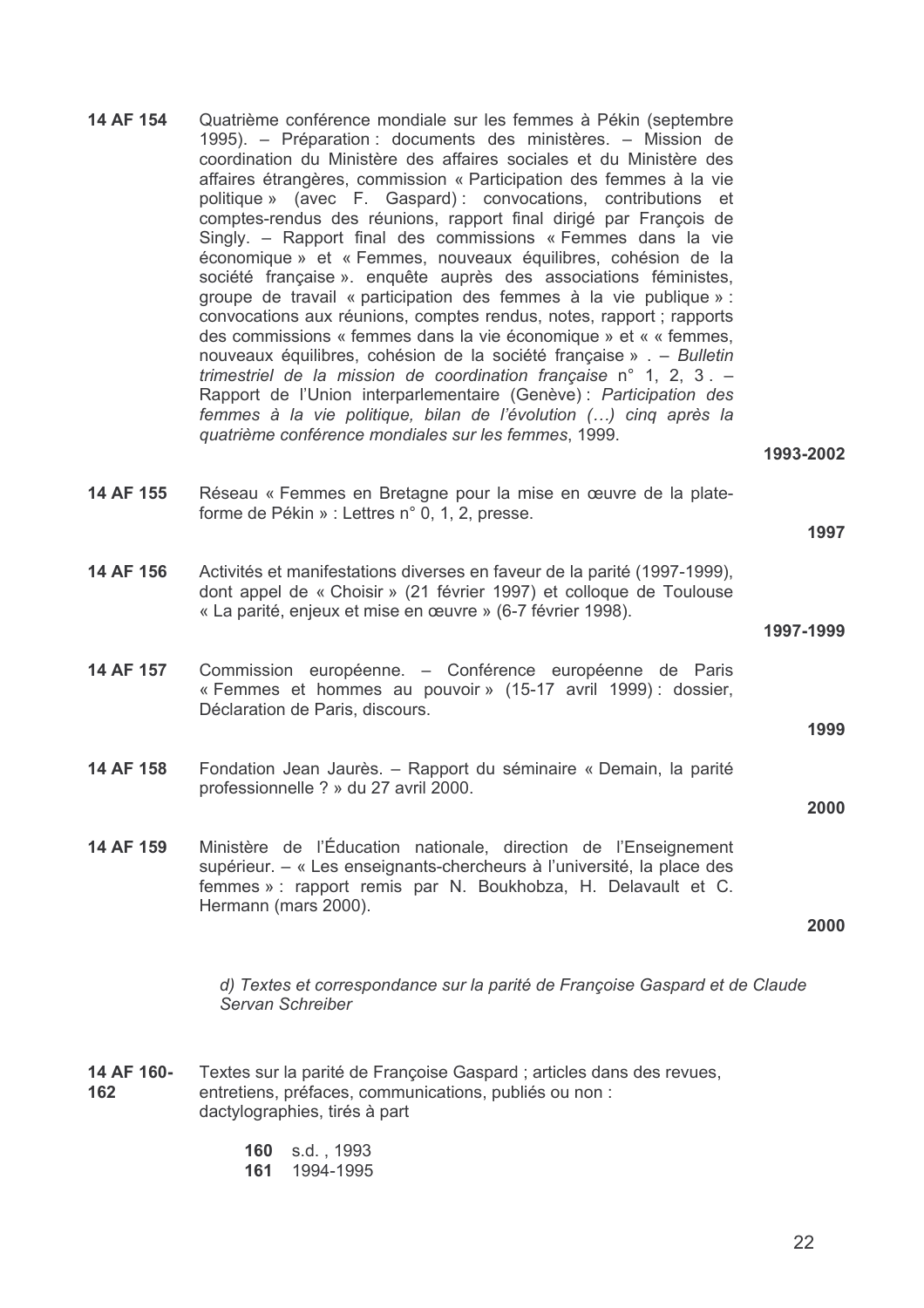|           |                                                                                                                                                                                                                                                                                                                                  | 1993-1997,<br>s.d |
|-----------|----------------------------------------------------------------------------------------------------------------------------------------------------------------------------------------------------------------------------------------------------------------------------------------------------------------------------------|-------------------|
| 14 AF 163 | Allocutions de Claude Servan-Schreiber devant l'Assemblée des<br>femmes, et à l'occasion du 50 <sup>e</sup> anniversaire du suffrage universel<br>(avril 1994); article « La parité, histoire d'une idée, état des lieux »<br>(1998).                                                                                            |                   |
|           |                                                                                                                                                                                                                                                                                                                                  | 1994, 1998        |
| 14 AF 164 | « Au pouvoir citoyennes ! », allocution de Claude Servan-Schreiber à<br>réunion non identifiée (24 octobre 1995), brouillon et<br>une<br>documentation : articles, chronologie, notes mss.                                                                                                                                       | 1995              |
| 14 AF 165 | Participation de F. Gaspard à des débats. – Séminaire Parité et<br>démocratie (21 août 1995) ; « Droit individuel, droit collectif, et les<br>femmes ? » organisé par le CEDREF (s.d.) : transcriptions des<br>débats.                                                                                                           | 1995, s.d.        |
|           |                                                                                                                                                                                                                                                                                                                                  |                   |
| 14 AF 166 | Correspondance sur le thème de la parité. - Lettres reçues par F.<br>Gaspard (1993-2000). - Lettres envoyées (1992-1995).                                                                                                                                                                                                        | 1993-2000         |
| 14 AF 167 | Correspondance sur divers sujets féministes. - Lettres reçues de<br>féministes (1993-1995). - Lettres envoyées par Françoise Gaspard à<br>Ségolène Royal (s.d.) et Simone Veil (1993).                                                                                                                                           | 1993-1995,<br>s.d |
|           | e) Documents de travail sur la parité et le féminisme                                                                                                                                                                                                                                                                            |                   |
| 14 AF 168 | Textes théoriques et historiques sur la parité et les femmes en<br>politique, envoyés à F. Gaspard par divers auteurs (Irène Bellier,<br>Monique Dental, Odile Dhavernas, Geneviève Fraisse, William<br>Gueraiche, Janine Mossuz-Lavau, Michèle Perrot, Éliane Viennot,<br>Éliane Vogel-Polsky) : dactylographies, tirés à part. | 1992-1996         |
| 14 AF 169 | Documents divers sur la parité. - Manifeste du club « Performance et<br>partage » (R. Ricol); documents universitaires (s.d.); sondage<br>(1994); brochure du mouvement « Women into politics » (GB, 1992);<br>carte postale finlandaise.                                                                                        | 1992-1994         |
| 14 AF 170 | Documents féministes divers, dont actions pour Taslima Nasreen et<br>Sarah Balabagam.                                                                                                                                                                                                                                            | 1993-1995         |

162 1996-1997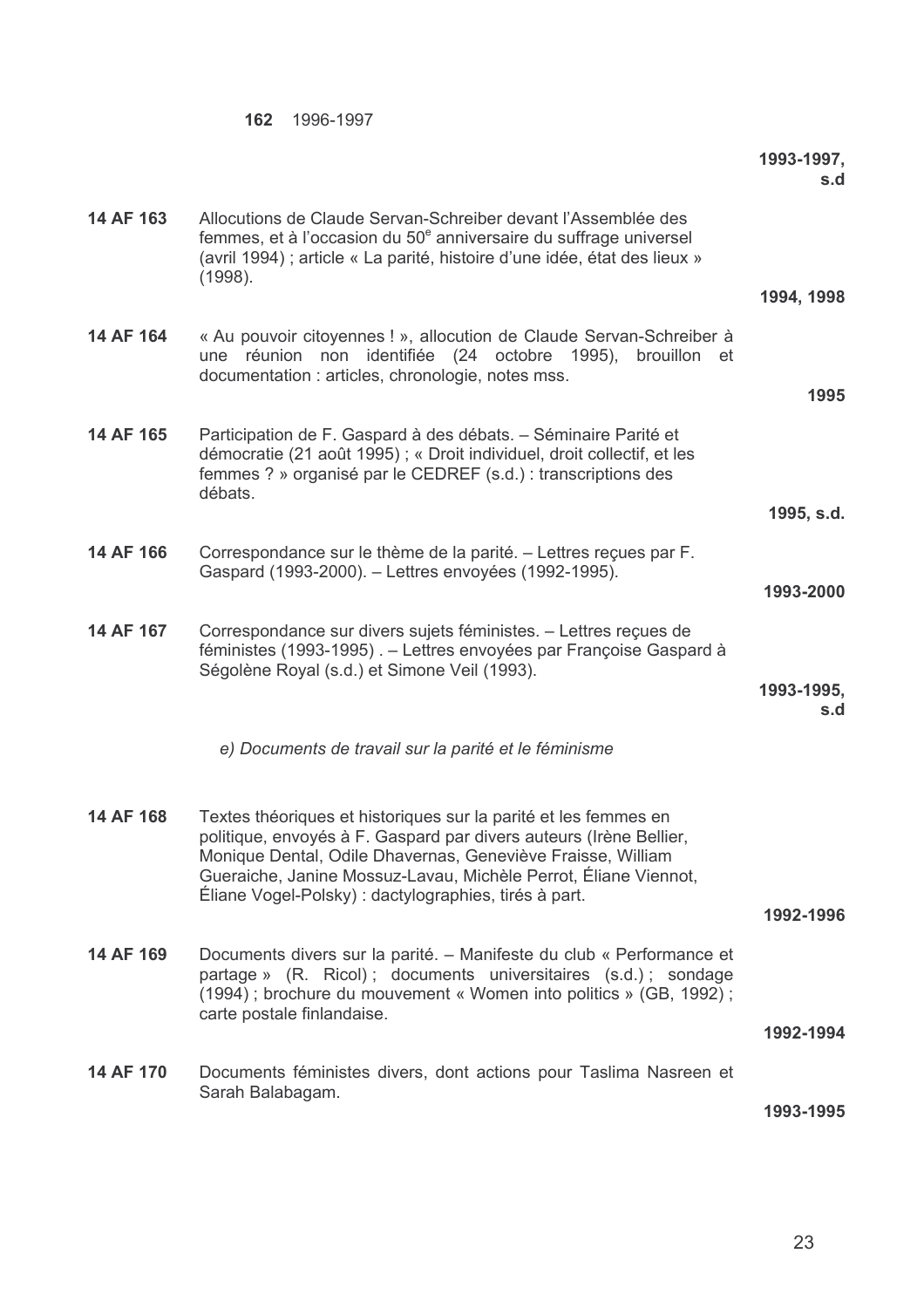### f) Presse

Revues féminines ou féministes, conservées entières ou découpées, contenant<br>principalement des articles sur la parité.

|                                                                                                                                                     | 1993-1996  |
|-----------------------------------------------------------------------------------------------------------------------------------------------------|------------|
| Cahiers du féminisme. - n° 66, 67/68.                                                                                                               | 1993-1994  |
| Choisir. $- n^{\circ}$ 74, 80, 81, 83.                                                                                                              | 1997, 1999 |
| Clara. $- n° 38.$                                                                                                                                   | 1996       |
| Droits des femmes. $- n^{\circ}$ 39, 40, 41.                                                                                                        | 1993-1994  |
| Elles aussi. $- n^{\circ}$ 1, 7, 12.                                                                                                                | 1994-2000  |
| Femmes info Marseille (revue du CODIF). $- n^{\circ}$ 66.                                                                                           | 1993       |
| Marie Pas Claire. $- n^{\circ} 2$ , 3, 6, 7.                                                                                                        | 1993-1996  |
| Noticias (Lisbonne). – n° 28 (parité au Portugal).                                                                                                  | 1993       |
| Paris féministe. - n° 141.                                                                                                                          | 1992       |
| Parité-infos. – Collection incomplète : n° 0 à 10 (sauf n° 4), n° 12, n°<br>$17-18 +$ un n° en anglais.                                             | 1993-1997  |
| Réseau Femmes « Ruptures ». - n° 114, 117, 118, 119, 120, 121,<br>122, 123, 125, 126, 136, 208, 210.                                                | 1994, 1999 |
| Parité et femmes en politique : articles de presse :<br>1972-1981<br>183<br>1991<br>184<br>185<br>1992<br>1993<br>186<br>187<br>1994<br>1995<br>188 |            |
|                                                                                                                                                     | 189 1996   |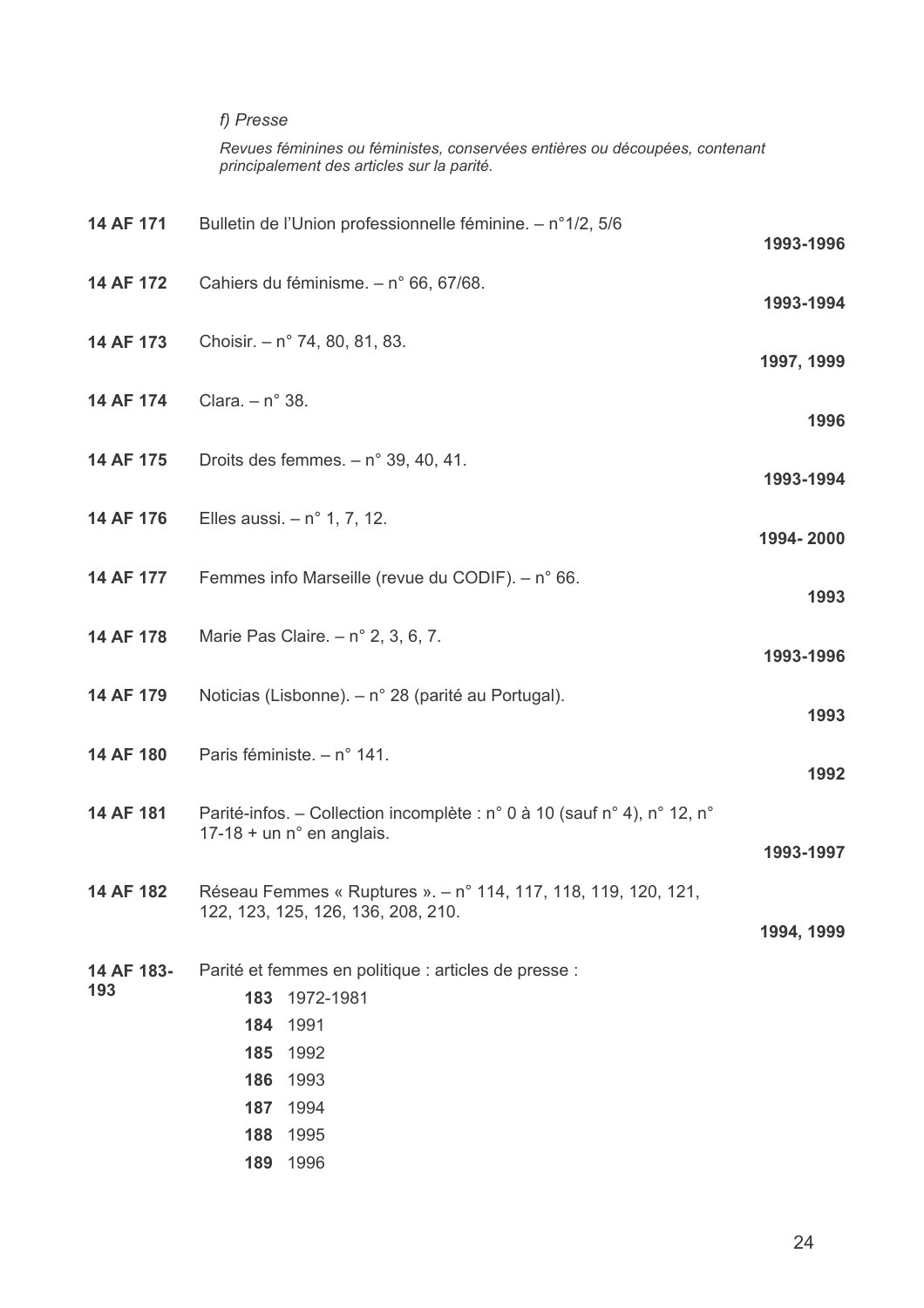- 190 1997 191 1998 192 1999
- 193 2000

1979-2000

14 AF 194 Transcriptions de débats radio et télé sur la parité (1996). – Dépêches AFP sur la parité (1996, 1998).

1996, 1998

### 3) Articles et essais ; autres documents

a) Dossiers de presse, essais et publications

14 AF 195-Articles de presse de ou sur Françoise Gaspard, sur les sujets 208 suivants : élections, affaires drouaises, PS, immigration.

- 195 1976
- 196 1977
- 197 1978
- 198 1979
- 199 1979, comptes-rendus du livre de F. G. Madame le....
- 200 1980
- 201 1981
- 202 1982
- 203 1984
- 204 1985
- 205 1986
- 206 1987
- 207 1988
- 208 1990-1996

1976-1996

14 AF 209 Entretiens et articles demandés à Françoise Gaspard par des journalistes (presse, radio, télé) : correspondance, retranscriptions, justificatifs.

1980-1983

14 AF 210 Presse sur l'immigration Françoise Gaspard. - Discours, articles de presse et interview télévisée : documentation.

1983-1984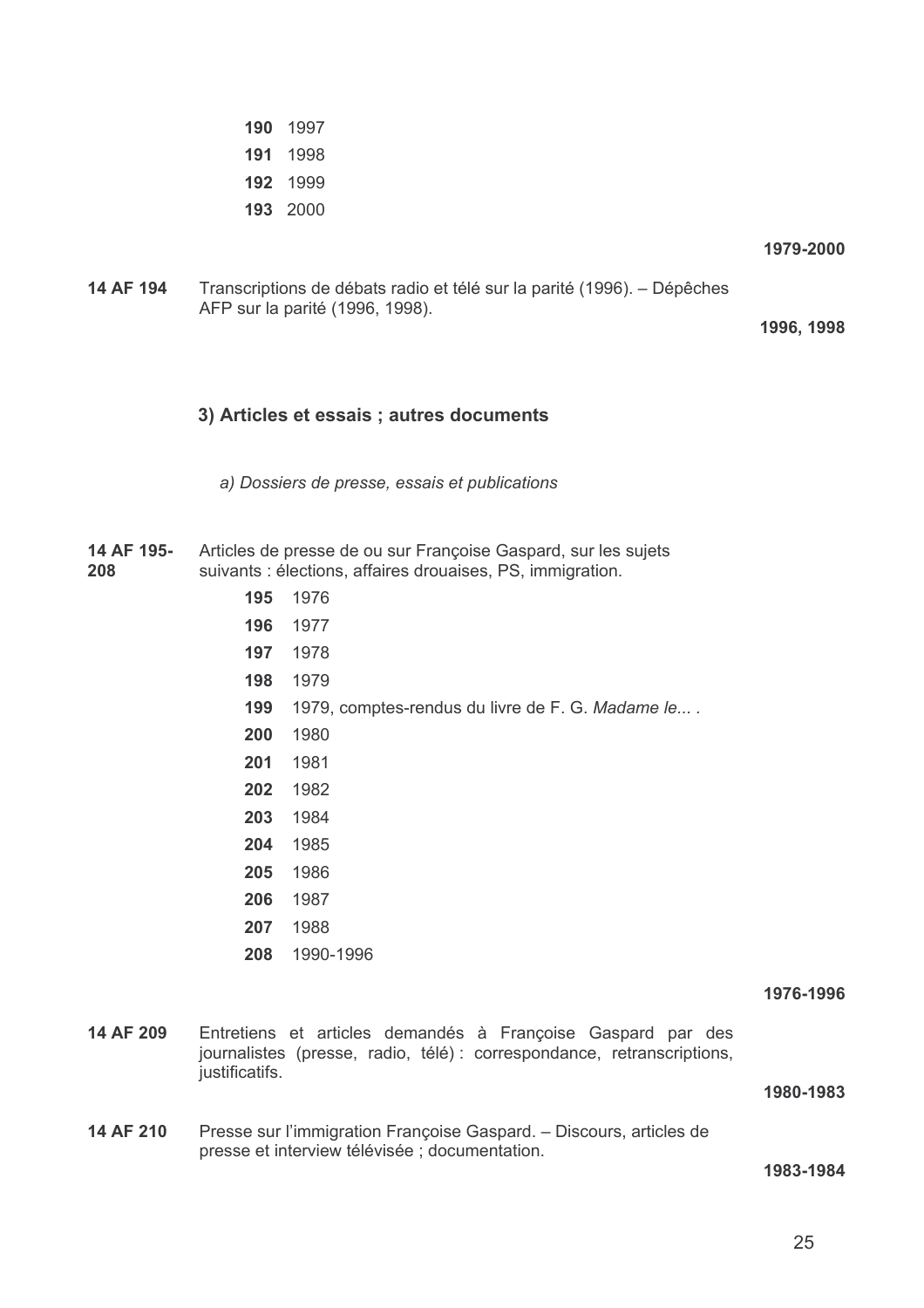14 AF 211 La fin des immigrés, livre de Françoise Gaspard et Claude Servan-Schreiber, 1984. - Dossier de presse sur le livre ; contrats d'édition et droits d'auteurs, maquette de la couverture, photo des auteurs ; correspondance reçue de personnalités politiques et intellectuelles, et de particuliers (1984-1987). 1984-1987 14 AF 212 La fin des immigrés. - Présentation du livre en province ; invitations à des rencontres, conférences, débats, etc., contre le racisme et l'extrême-droite, envoyées par des organismes culturels, des mouvements politiques et syndicaux, des associations d'immigrés, etc. (1984-1986) 1984-1986 14 AF 213 Articles et prises de positions diverses de F. Gaspard : féminisme, natalité, Politique agricole commune, peine de mort, M. Violette. 1978-1991 b) Éléments biographiques et divers 14 AF 214 Éléments biographiques : CV ; notice biographique anonyme (c. 1989); enquêtes, questionnaires. 1982-v.1990 14 AF 215 Vie associative. – Fédération Léo Lagrange : discours, convocation ; Association nationale des anciens combattants de la résistance : correspondance. 1987-1993 Deux photographies non identifiées de Philippe Delareux 14 AF 216 (manifestation sportive ?). s.d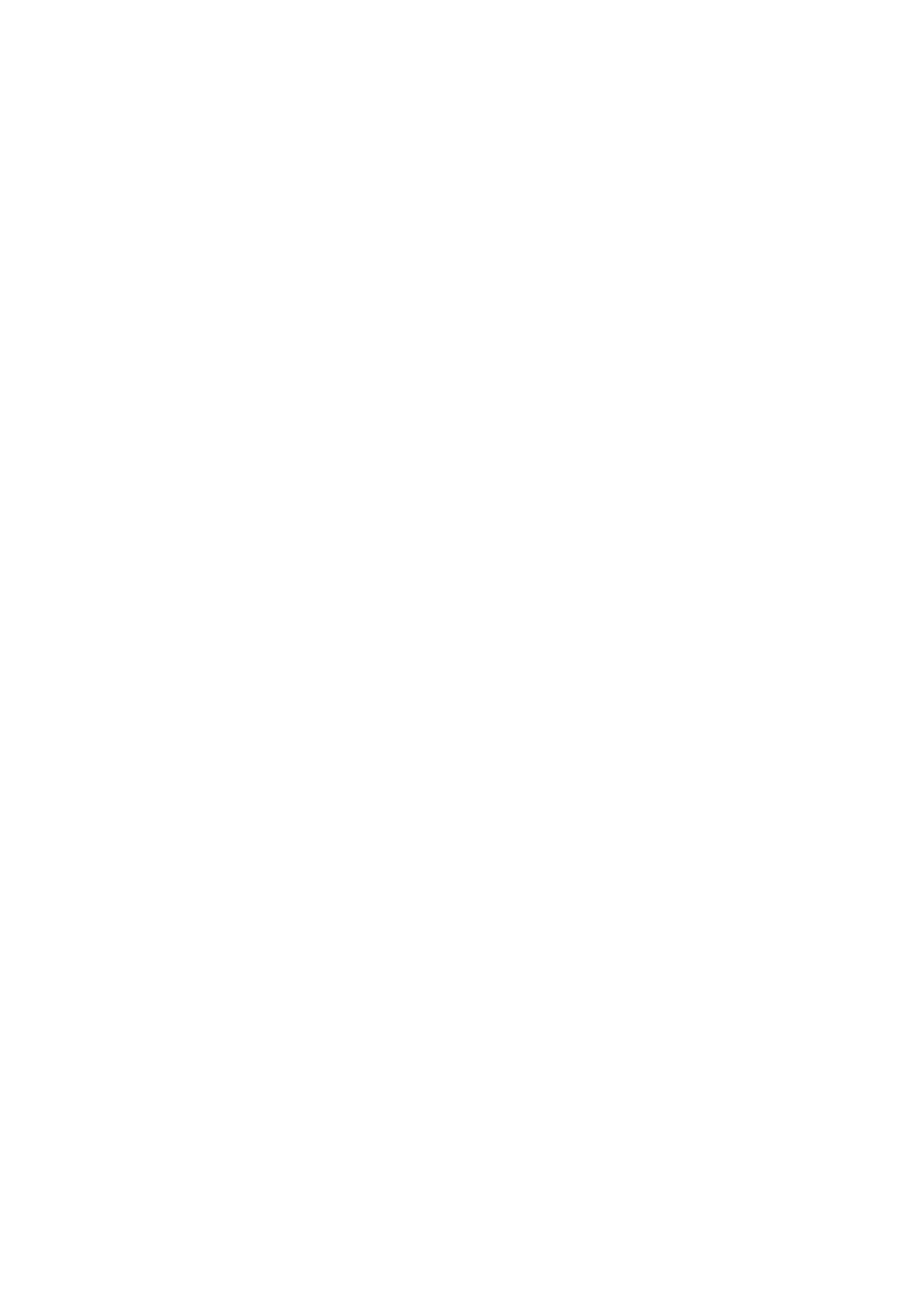### **INDEX**

PETITES CAPITALES : noms de personnes<br>PETITES CAPITALES : noms géographiques<br>Normal : associations, organismes Italiques gras : thèmes Les numéros renvoient aux articles, sauf indication contraire (page ou note).

| ALFORTVILLE (94)                                                                                                                                                                      | 108                     |            |
|---------------------------------------------------------------------------------------------------------------------------------------------------------------------------------------|-------------------------|------------|
| <b>ANET (28)</b>                                                                                                                                                                      | 40                      |            |
| Assemblée des Femmes (L')                                                                                                                                                             | 144, 163                |            |
| Association des Femmes Françaises<br>Diplômées de l'Université (AFFDU)<br>152                                                                                                         |                         | р. 6,      |
| Association nationale des anciens combattants<br>de la Résistance                                                                                                                     | 215                     |            |
| <b>BACHELOT, Roselyne</b>                                                                                                                                                             | 150                     |            |
| <b>BADINTER, Robert</b>                                                                                                                                                               | 115                     |            |
| BALABAGAM, Sarah                                                                                                                                                                      | 170                     |            |
| <b>BATAILLE, Philippe</b>                                                                                                                                                             | p. 5, 117               |            |
| <b>BELGIQUE</b>                                                                                                                                                                       | 135                     |            |
| BELLIER, Irène                                                                                                                                                                        | 168                     |            |
| BOUKHOBZA, Nina                                                                                                                                                                       | 159                     |            |
| Carpentras (affaire de)                                                                                                                                                               | 79, 82                  |            |
| CARRERE D'ENCAUSSE, Hélène                                                                                                                                                            | 136                     |            |
| CASANOVA, Odette                                                                                                                                                                      | 124                     |            |
| CAUCHON, J.                                                                                                                                                                           | 67                      |            |
| CAUCHON, Yves                                                                                                                                                                         | 14                      |            |
| Centre d'Études de Documentation de<br>Recherche pour les Enseignements<br>Féministes (CEDREF)<br>CHAMPETIER DE RIBES, F.<br>CHARTRES (28)<br>Choisir (association et journal)<br>173 | 165<br>142<br>142, 156, | 6, 96, 103 |
| CHOMBART DE LAUWE, Marie-José                                                                                                                                                         | 115                     |            |
| <b>Colloques et conférences</b><br>152-154, 156, 165, 212                                                                                                                             | 135, 143,               |            |
| Commémorations : voir Curie, Marie ;<br>Gouges, O. de; Mitterrand, F.; Moulin, J.<br>Conseil national des femmes françaises<br>(CNFF)                                                 | 137                     |            |
| Coordination pour le Lobby Européen des                                                                                                                                               |                         |            |
| Femmes (CLEF)                                                                                                                                                                         | 145                     |            |
| COUDERC, A.                                                                                                                                                                           | 152                     |            |
| CURIE, Pierre et Marie                                                                                                                                                                | 136                     |            |
| <b>DARCQ</b>                                                                                                                                                                          | 25                      |            |
| DELAREUX, Philippe                                                                                                                                                                    | 216                     |            |
| DELAVAULT, Hélène                                                                                                                                                                     | 159                     |            |
|                                                                                                                                                                                       |                         |            |

| Demain la Parité (réseau)<br>151-152                                | p. 6, 133,    |
|---------------------------------------------------------------------|---------------|
| DENTAL, Monique                                                     | 168           |
| DHAVERNAS, Odile                                                    | 114, 168      |
| DORE-AUDIBERT, Andrée                                               | 116           |
| DOUSSET, Maurice                                                    | 54            |
| DREUX (28)<br>11, 13-17, 20-34, 37, 43-44, 50-52, 56-73,            | p. 5-6, 2,    |
| 80-82, 84-86, 89-91, 96, 98-99, 195-208                             |               |
| DURIEZ, Françoise                                                   | n. 7          |
| Elles aussi (association et journal) 176                            |               |
| EMMANUELLI, Henri                                                   | 114           |
| EURE-ET-LOIR                                                        | p. 5-6, 1-56, |
| 76, 84, 93-97                                                       |               |
| Extrême-droite : voir Front National,                               |               |
| Immigration, Carpentras                                             |               |
| Fédération Léo Lagrange                                             | 215           |
| Féminisme : passim, § Parité, et p. 5-6, 139,<br>154, 167, 170, 213 |               |
| Femmes dans la prise de décision<br>145                             | p. 5,         |
| Femmes en Bretagne (association)                                    | 155           |
| Femmes et politique : voir Parité                                   |               |
| Femmes pour la parité (réseau)                                      | 140-141       |
| FILLON, Alain                                                       | 18            |
| Fondation Jean Jaurès                                               | 158           |
| FONTANILLE, René-Jean                                               | 27            |
| FOUQUE, Antoinette                                                  | 134           |
| FRAISSE, Geneviève                                                  | 168           |
| FRANCESCHI, Joseph                                                  | 108           |
| <b>Front National</b>                                               | p. 5-6, 17,   |
| 21, 26, 30-31, 33, 52, 74-88                                        |               |
| GALLET, Bertrand                                                    | 42, 95        |
| GOGUEL, François                                                    | 85            |
| GOUGES, Olympe de                                                   | 141           |
| GOUJARD, G.                                                         | 67            |
| Grande Loge Féminine de France 143                                  |               |
| GUERAICHE, William                                                  | 168           |
| HALIMI, Gisèle                                                      | 150           |
| <b>HAMEL</b>                                                        | 51            |
| <b>HAUTS-DE-SEINE</b><br>HERMANN, Claudine                          | 115           |
|                                                                     | 159           |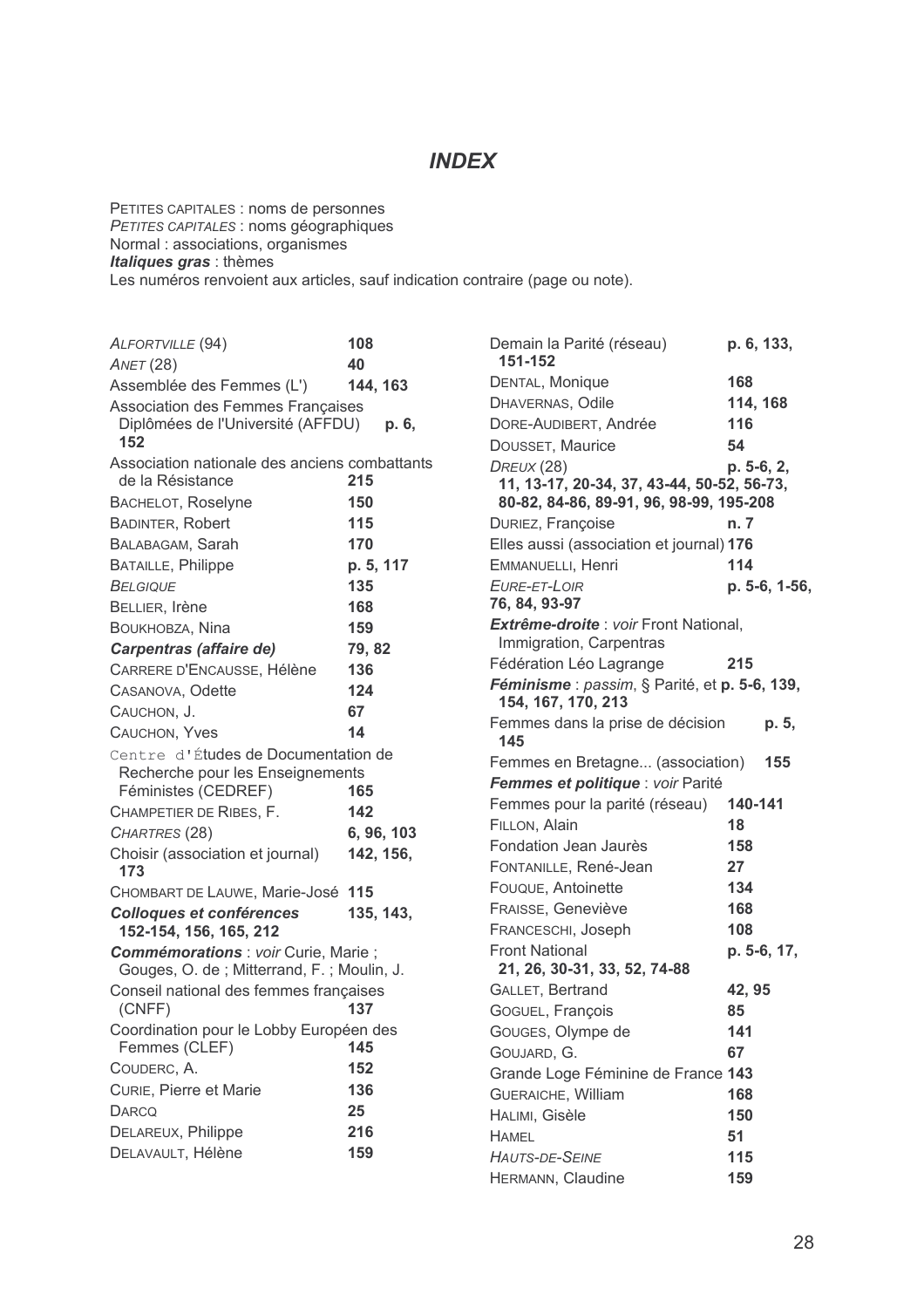| HESSEL, Birgitta                                                              | 52, 98       |
|-------------------------------------------------------------------------------|--------------|
| HIEAUX, Jean<br>68-71                                                         | 28, 30, 59,  |
| <b>Immigration</b><br>195-208, 210-212                                        | p. 6, 80-81, |
| JOSPIN, Lionel                                                                | 111          |
| JUPPE, Alain                                                                  | 150          |
| KRAKOVITCH, Odile                                                             | 115          |
| LARSONNEUR, J.-P.                                                             | 36           |
| LEMOINE, Georges                                                              | 37, 96       |
| LERAY, Jacqueline                                                             | 115          |
| LETHUILLIER, Michel                                                           | 18, 43       |
| Ligue des Droits de l'Homme (LDH)                                             | 141          |
| Louis, Marie-Victoire                                                         | 139          |
| M'FADDEL, Redouan                                                             | 52           |
| Maastricht (traité)                                                           | 46           |
| MAUROY, Pierre                                                                | 12, 95, 106  |
| MITTERRAND, François<br>112                                                   | 40-41, 103,  |
| Mossuz-Lavau, Janine                                                          | 168          |
| MOULIN, Jean                                                                  | 103          |
| Mouvement Politique des Femmes                                                | 142          |
| Mouvement pour une démocratie paritaire                                       | 146          |
| NASREEN, Taslima                                                              | 170          |
| NOGENT-LE-ROTROU (28)                                                         | 95           |
| Observatoire de la parité                                                     | 124, 150     |
| <b>Parité</b>                                                                 | p. 5-6, 116, |
| 117, 121-194                                                                  |              |
| Parité (association)                                                          | 138          |
| Parité-infos (association et journal)<br>146, 181                             | 140,         |
| Parti communiste français (PCF)                                               | 141          |
| Parti radical                                                                 | 36           |
| Parti socialiste (PS)<br>12, 18, 28, 36-37, 42-43, 52, 89-98, 134, 143        | p. 5-6, 11-  |
| Partis politiques : voir aussi Front National,                                |              |
| Rassemblement pour la République, Verts                                       |              |
| Pékin (conférence, 1995)                                                      | 154-155      |
| PERROT, Michèle                                                               | 168          |
| PETIT, Jocelyne                                                               | 36           |
| PIQUET, Marcel<br>31, 64                                                      | p. 5, 28-29, |
| POURTAUD, Danielle                                                            | 124          |
| Rassemblement pour la République (RPR)<br>p. 5, 14, 18, 27, 30-31, 38, 43, 75 |              |
| RAVANNE, Maurice                                                              | 20           |
| RENNES (35)                                                                   | 153          |
| Réseau Demain la Parité<br>151-152                                            | p. 6, 133,   |
| Réseau Femmes « Ruptures » (association et<br>journal)                        | 182          |

| Réseau Femmes pour la parité                      | 140-141     |
|---------------------------------------------------|-------------|
| RICOL, R.                                         | 169         |
| ROCARD, Michel                                    | 116         |
| ROMAN, Bernard                                    | 124         |
| ROUDY, Yvette                                     | 115, 144    |
| ROYAL, Ségolène                                   | 167         |
| SAINT-CRICQ, Régine                               | 138         |
| SELIGMANN, Françoise                              | 115         |
| SERVAN-SCHREIBER, Claude<br>146, 163-164, 211-212 | p. 6, 141,  |
| Sida                                              | 120         |
| SINGLY, François de                               | 154         |
| SMET (Mme)                                        | 135         |
| STIRBOIS, Jean-Pierre                             | 17, 26, 30- |
| 31, 33, 74                                        |             |
| TABANOU, Pierre                                   | 108         |
| TASCA, Catherine                                  | 123         |
| TAUGOURDEAU, Martial                              | 14, 42      |
| TOULOUSE (31)                                     | 143, 156    |
| Union féminine civique et sociale (UFCS)          |             |
|                                                   | 149         |
| VEIL, Simone                                      | 136, 167    |
| VERMOT, Danielle                                  | 115         |
| Verts (Les)                                       | 132, 142    |
| <b>VIENNOT, Eliane</b>                            | 168         |
| VIOLETTE, Maurice                                 | 213         |
| VOGEL-POLSKY, Eliane                              | 168         |
| VOYNET, Dominique                                 | 132         |